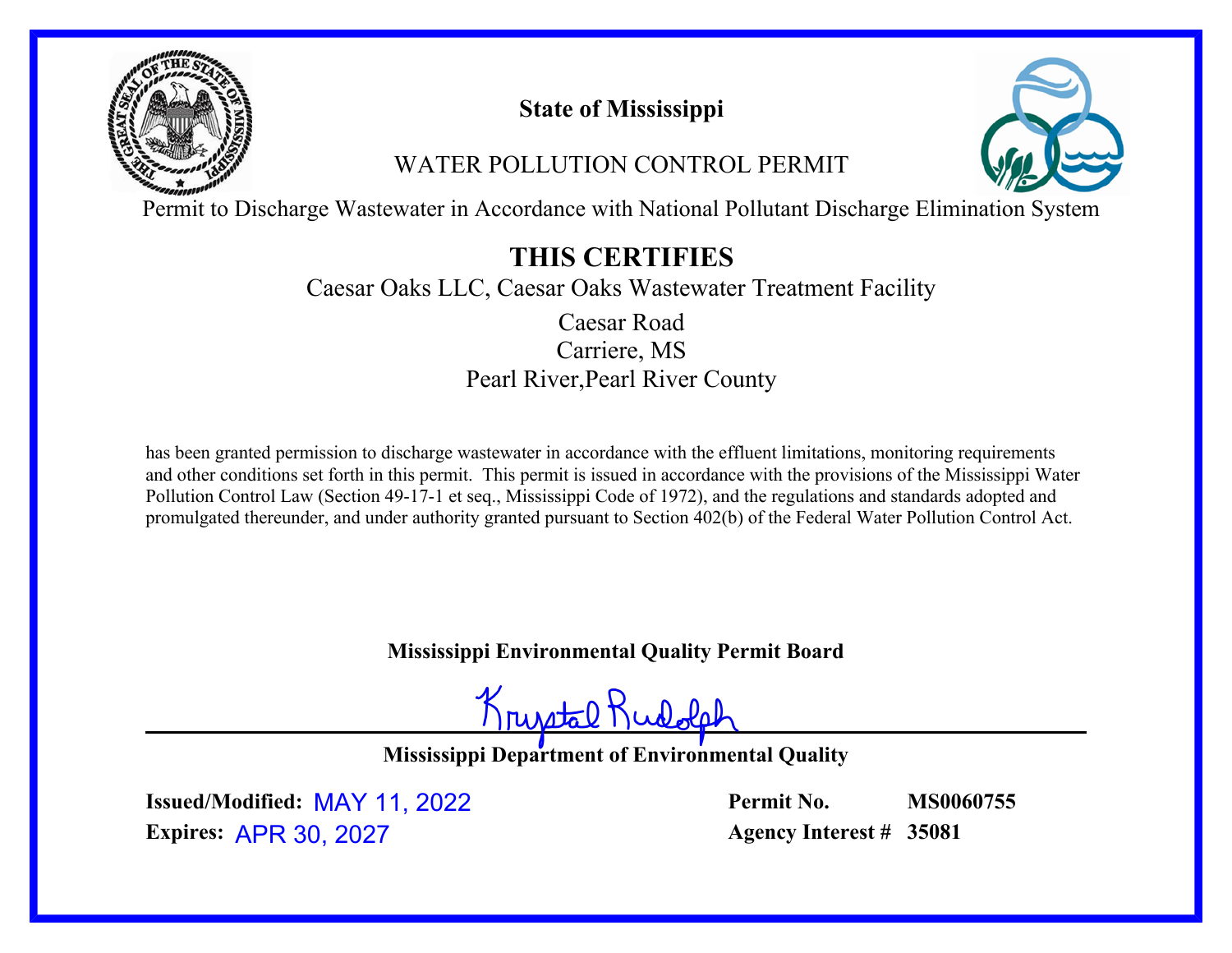# **Table of Contents**

| General Information |  |
|---------------------|--|

Other Relevant Documents:

Short Form D, Cover Letter, Attachments 1B, 23, 4 and 5, a drawing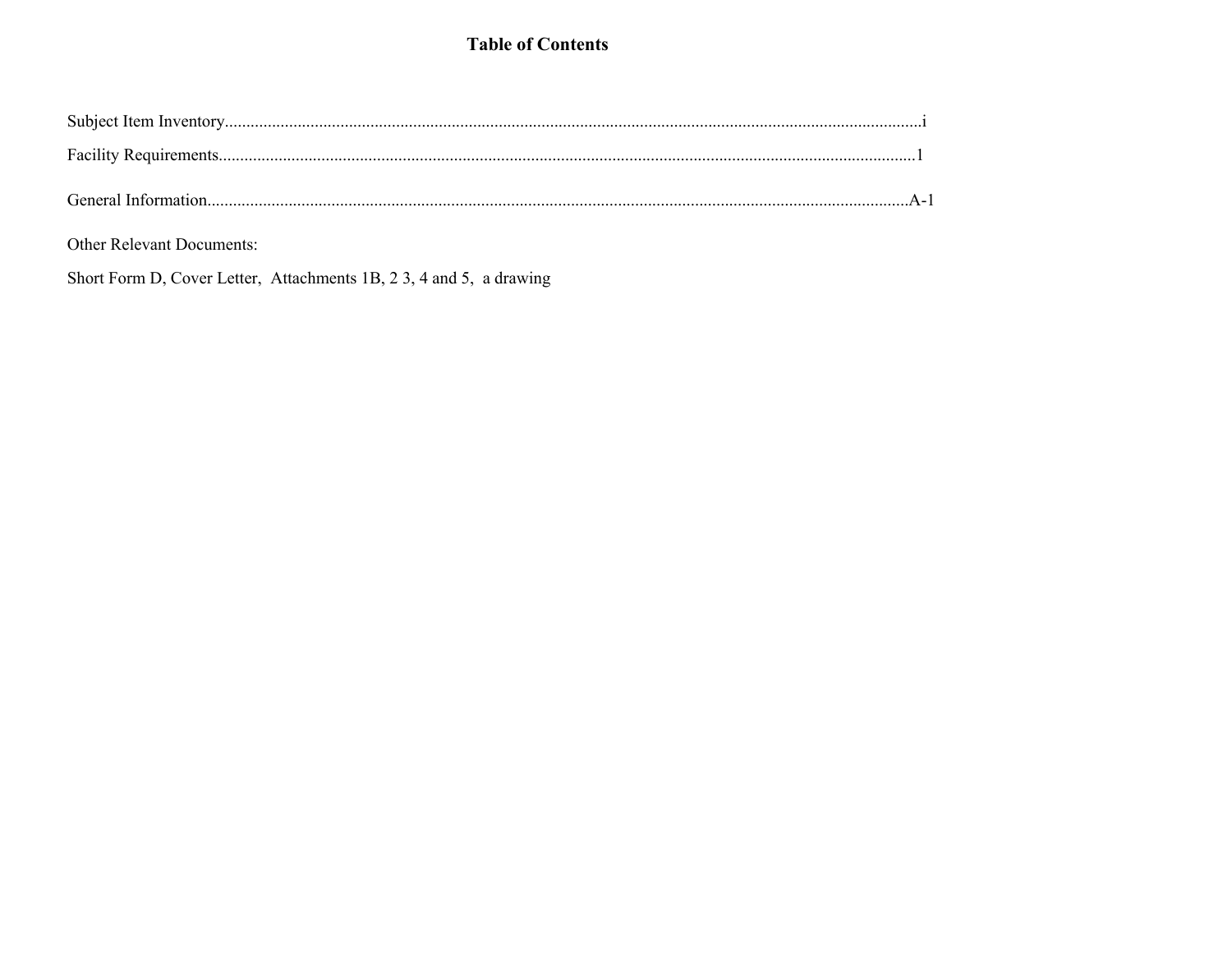Activity ID No.: PER20220001 Permit Number: MS0060755 Subject Item Inventory Caesar Oaks LLC, Caesar Oaks Wastewater Treatment Facility

#### **Subject Item Inventory:**

| ID           | <b>Designation</b> | <b>Description</b>                |
|--------------|--------------------|-----------------------------------|
| AI35081      | MS0060755          |                                   |
| <b>RPNT1</b> | MS0060755-001      | Outfall 001 (Domestic Wastewater) |

#### **Receiving Stream Relationships:**

| Subjec<br>"tem                                                                                                 | Kel.<br>latıonshın                      | <b>Receiving</b><br>Stream |
|----------------------------------------------------------------------------------------------------------------|-----------------------------------------|----------------------------|
| $RPN$ <sup><math>\tau</math></sup><br><b>TTT</b><br>. 00<br>Juttall<br>rtewater)<br>Jomer<br>:stic<br>siewaiel | -Into<br>"scharge"<br>D <sub>1</sub> S' | Mill (<br>Cre <sub>b</sub> |

| <b>KEY</b>                                   |                                   |
|----------------------------------------------|-----------------------------------|
| $ ACT = Activity$                            | $AI = Agency Interest$            |
| $AREA = Area$                                | $CONT = Control$ Device           |
| CAFO = Concentrated Animal Feeding Operation | $IA = Insignificant Activity$     |
| $EQPT = Equipment$                           | $MAFO = Animal Feeding Operation$ |
| $IMPD = Important$                           | $PCS = PCs$                       |
| <b>RPNT</b> = Release Point                  | $TRMT = Treatment$                |
| <b>WDPT</b> = Withdrawal Point               |                                   |
|                                              |                                   |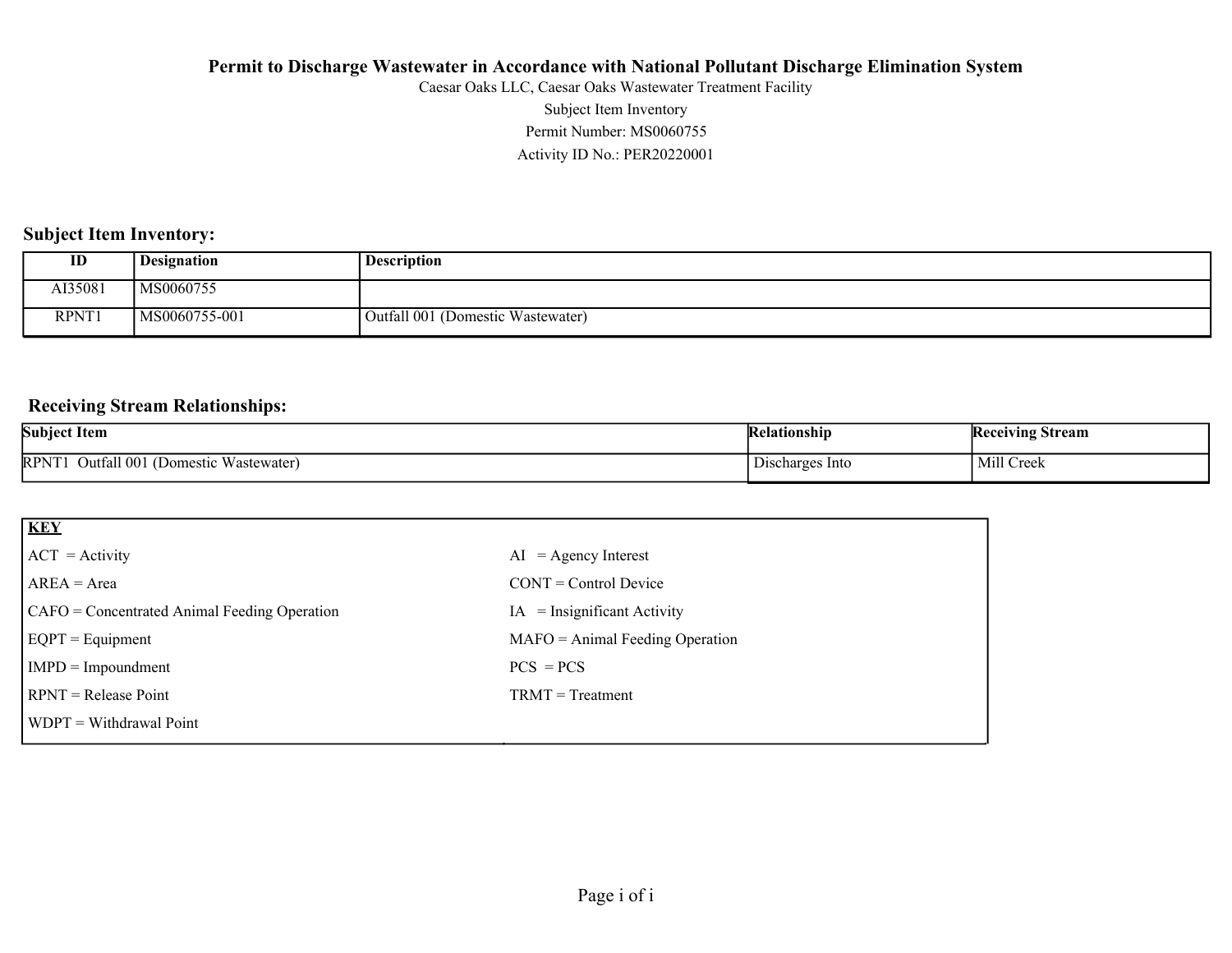### **EFFLUENT LIMITATIONS AND MONITORING REQUIREMENTS**

#### **Subject Item: Outfall 001 (Domestic Wastewater)**

#### **RPNT00000000001: MS0060755-001**

Such discharges shall be limited and monitored by the permittee as specified below:

|                                                                     | <b>Discharge Limitations</b>            |                                                |                                            |                                      |                                      |                                      |                                       | <b>Monitoring Requirements</b> |                           |                        |  |
|---------------------------------------------------------------------|-----------------------------------------|------------------------------------------------|--------------------------------------------|--------------------------------------|--------------------------------------|--------------------------------------|---------------------------------------|--------------------------------|---------------------------|------------------------|--|
| <b>Parameter</b>                                                    | Quantity /<br><b>Loading</b><br>Average | <b>Quantity</b> /<br>Loading<br><b>Maximum</b> | <b>Quantity</b><br>Loading<br><b>Units</b> | Quality /<br>Conc.<br><b>Minimum</b> | Quality /<br>Conc.<br>Average        | Quality /<br>Conc.<br><b>Maximum</b> | Quality /<br>Conc.<br><b>Units</b>    | <b>Frequency</b>               | <b>Sample Type</b>        | Which<br><b>Months</b> |  |
| Ammonia Nitrogen, Total (as<br>N<br>Effluent                        | 4.2<br>Maximum<br>Monthly<br>Average    | 6.3<br>Daily Maximum                           | pounds per day                             | ******                               | 10<br>Maximum<br>Monthly<br>Average  | 15<br>Daily Maximum                  | mg/L                                  | Semiannually                   | Grab Sampling             | Jan-Dec                |  |
| Chlorine, total residual<br>Effluent                                | ******                                  | ******                                         | ******                                     | 0.1<br>Minimum                       | ******                               | $1.0\,$<br>Maximum                   | mg/L                                  | 2 Times per<br>Week            | <b>Grab Sampling</b>      | Jan-Dec                |  |
| E coli<br>Effluent                                                  | ******                                  | ******                                         | ******                                     | ******                               | 126<br>Maximum<br>Monthly<br>Average | 410                                  | # of<br>Daily Maximum colonies/100 ml | Semiannually                   | <b>Grab Sampling</b>      | Jan-Dec                |  |
| Flow<br>Effluent                                                    | 0.05<br>Maximum<br>Monthly<br>Average   | Report<br>Daily Maximum per Day                | <b>Million Gallons</b>                     | ******                               | ******                               | ******                               | ******                                | 2 Times per<br>Week            | Instantaneous<br>Sampling | Jan-Dec                |  |
| Oxygen Demand,<br>biochemical, 5-day<br>(20)<br>degreeC<br>Effluent | 8.3<br>Maximum<br>Monthly<br>Average    | 12.5<br>Daily Maximum                          | pounds per day                             | ******                               | 20<br>Maximum<br>Monthly<br>Average  | 30<br>Daily Maximum                  | mg/L                                  | Semiannually                   | <b>Grab Sampling</b>      | Jan-Dec                |  |
| Oxygen, dissolved<br>Effluent                                       | ******                                  | ******                                         | ******                                     | 6.0<br>Minimum                       | ******                               | ******                               | mg/L                                  | Semiannually                   | <b>Grab Sampling</b>      | Jan-Dec                |  |
| pH<br>Effluent                                                      | ******                                  | ******                                         | ******                                     | 6.0<br>Minimum                       | ******                               | 9.0<br>Maximum                       | <b>SU</b>                             | Semiannually                   | <b>Grab Sampling</b>      | Jan-Dec                |  |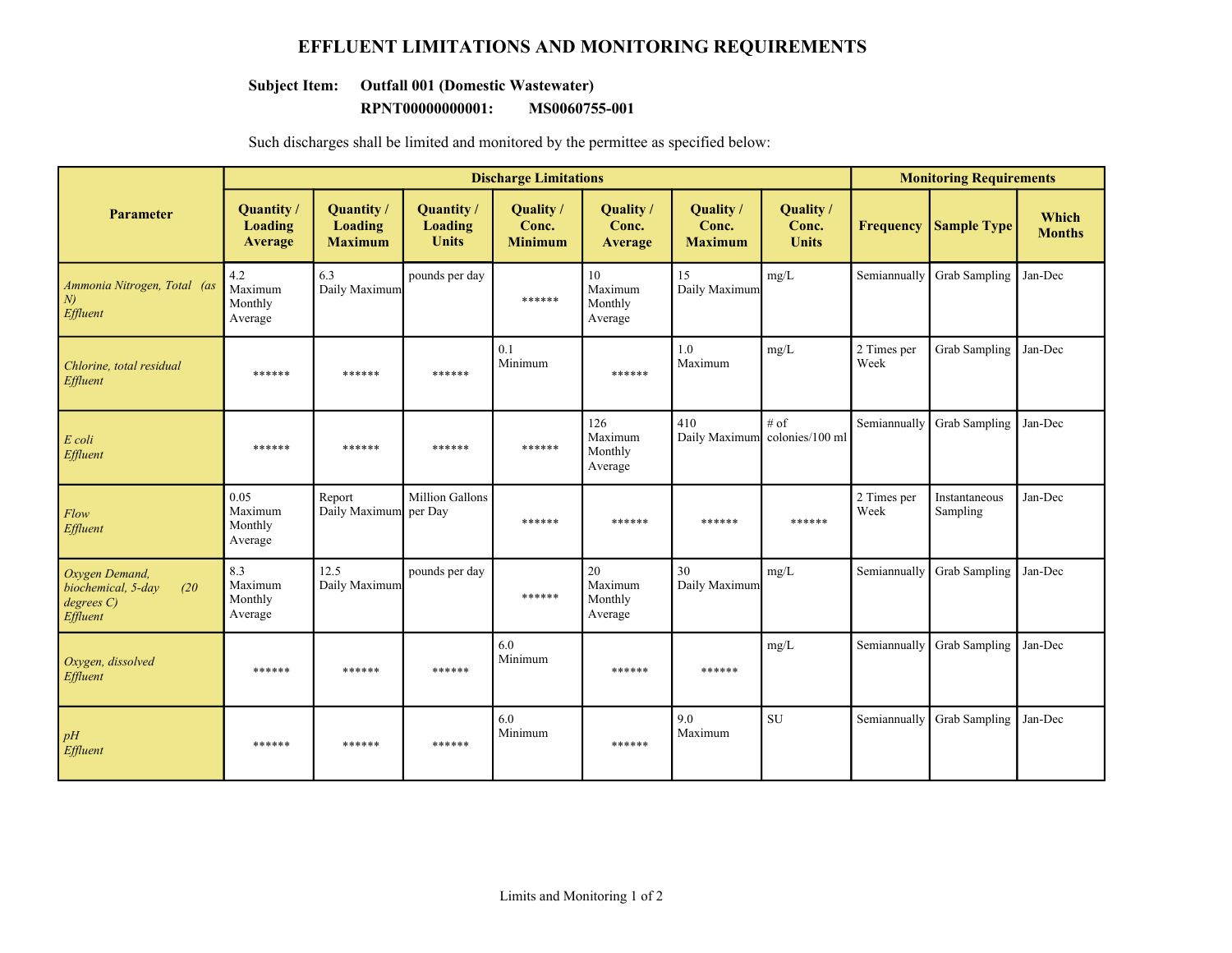### **EFFLUENT LIMITATIONS AND MONITORING REQUIREMENTS**

#### **Subject Item: Outfall 001 (Domestic Wastewater)**

#### **RPNT00000000001: MS0060755-001**

Such discharges shall be limited and monitored by the permittee as specified below:

|                                      | <b>Discharge Limitations</b>           |                                         |                                       |                                      |                                     |                                      |                                    | <b>Monitoring Requirements</b> |                                      |                               |
|--------------------------------------|----------------------------------------|-----------------------------------------|---------------------------------------|--------------------------------------|-------------------------------------|--------------------------------------|------------------------------------|--------------------------------|--------------------------------------|-------------------------------|
| <b>Parameter</b>                     | Quantity/<br><b>Loading</b><br>Average | Quantity /<br>Loading<br><b>Maximum</b> | Quantity /<br>Loading<br><b>Units</b> | Quality /<br>Conc.<br><b>Minimum</b> | Quality /<br>Conc.<br>Average       | Quality /<br>Conc.<br><b>Maximum</b> | Quality /<br>Conc.<br><b>Units</b> | Frequency                      | <b>Sample Type</b>                   | <b>Which</b><br><b>Months</b> |
| Solids (Total Suspended)<br>Effluent | 12.5<br>Maximum<br>Monthly<br>Average  | 18.8<br>Daily Maximum                   | pounds per day                        | ******                               | 30<br>Maximum<br>Monthly<br>Average | 45<br>Daily Maximum                  | mg/L                               |                                | Semiannually Grab Sampling   Jan-Dec |                               |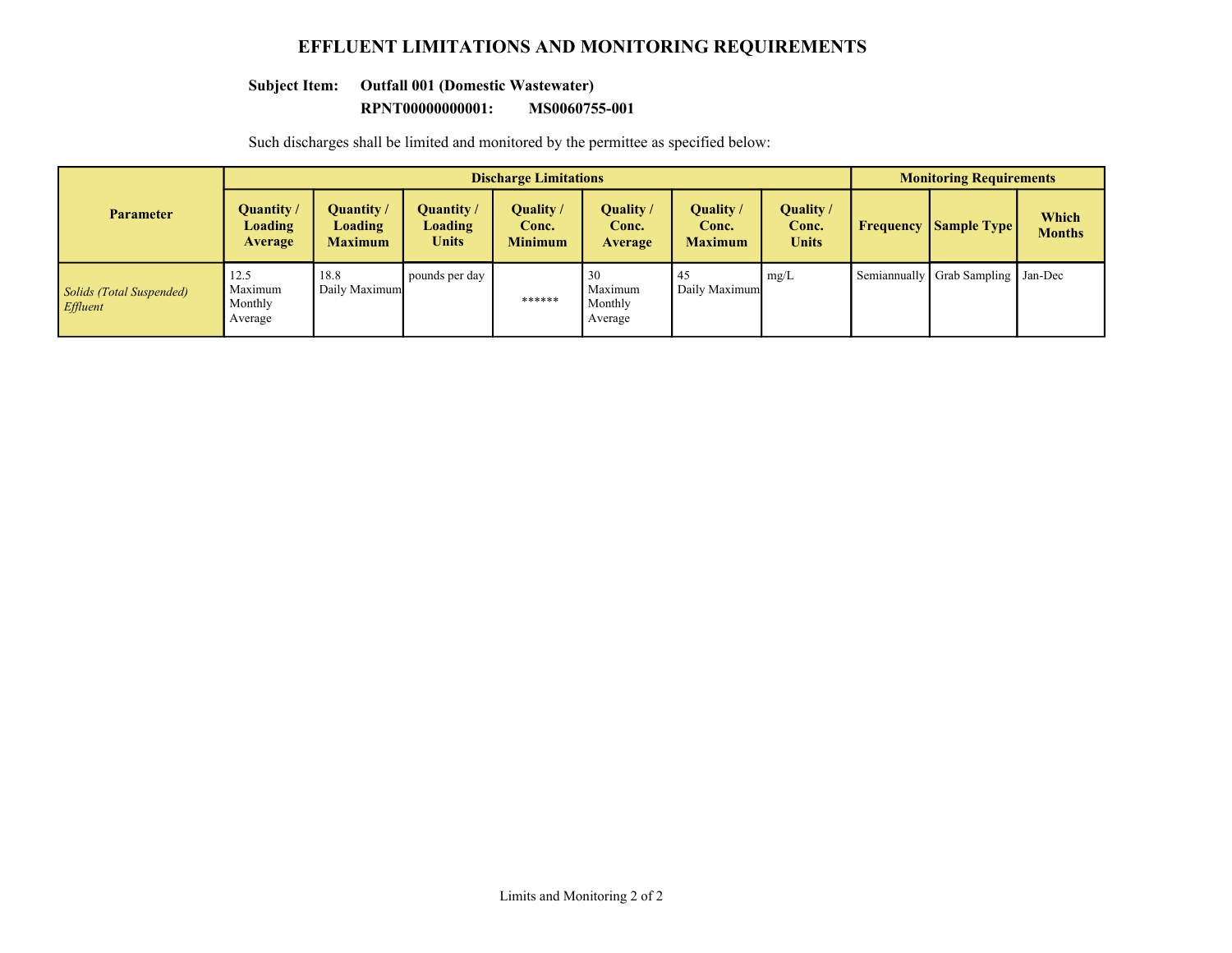Caesar Oaks LLC, Caesar Oaks Wastewater Treatment Facility Facility Requirements Permit Number: MS0060755 Activity ID No.:PER20220001

**AI0000035081 (MS0060755) :**

### **Limitation Requirements:**

Condition No. Parameter Condition L-1 There shall be no discharge of floating solids or visible foam in other than trace amounts. [11 Miss. Admin. Code Pt. 6, R.  $2.2.A(2).$ ] L-2 The effluent shall not cause an accumulation of solids or sewage sludges in the receiving stream. [11 Miss. Admin. Code Pt. 6,R. 2.2.A(2).] L-3 The discharges shall not cause the occurrence of a visible sheen on the surface of the receiving waters. [11 Miss. Admin. Code Pt. 6, R. 2.2.A(2).] L-4 Samples taken in compliance with the monitoring requirements specified in this permit shall be taken at the nearest accessible point after final treatment but prior to mixing with the receiving stream or as otherwise specified in this permit. [11 Miss. Admin. Code Pt. 6, R. 1.1.4.A(28).] L-5 The Office of Pollution Control must concur with engineered plans and specifications for the installation or modification of the wastewater treatment facility and sewer collection system prior to the commencement of construction. After the completion of construction, but before the commencement of wastewater disposal by either discharge or land application, the permittee must, through a letter signed by a professional engineer, certify to the Office of Pollution Control that the project has been constructed in accordance with submitted plans and specifications. If any changes to the initially reviewed plans and specifications are made, "as-built" drawings with a list of all changes must also be submitted for the Office of Pollution Control's concurrence. The Office of Pollution Control will not process applications for future reissuances of the permit unless the applicant either submits the engineer's certification or submits a notification that there has been no commencement of wastewater disposal. [11 Miss. Admin. Code Pt. 6, Ch. 1, Subch. 1.] L-6 Backup Disinfection Chlorination may be utilized by facility in the event the ultraviolet (UV) system is not available for disinfection. When chlorine is used as the method for disinfection, the facility must comply with the Chlorine, Total Residual limitations provided in the permit. If chlorination is not being utilized, the permittee shall report NODI\_CODE 9 (Conditional Monitoring - Not Required This Period) in the monthly Discharge Monitoring Report (DMR). [11 Miss. Admin. Code Pt. 6, Ch. 1, Subch. 1.]

Page 1 of 20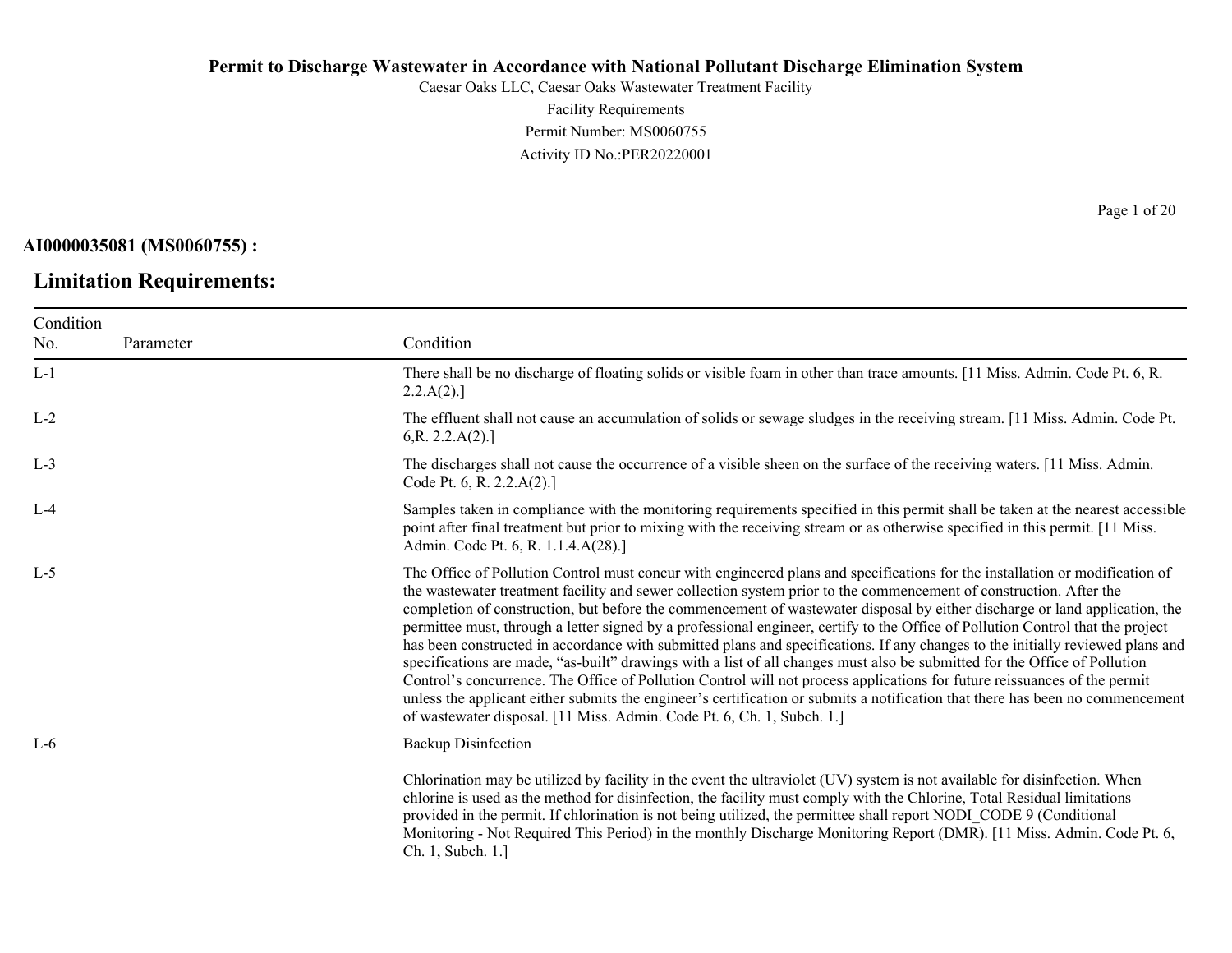Caesar Oaks LLC, Caesar Oaks Wastewater Treatment Facility Facility Requirements Permit Number: MS0060755 Activity ID No.:PER20220001

**AI0000035081 (MS0060755) :**

# **Record-Keeping Requirements:**

| Condition<br>No. | Condition                                                                                                                                                                                                                                                                                                            |
|------------------|----------------------------------------------------------------------------------------------------------------------------------------------------------------------------------------------------------------------------------------------------------------------------------------------------------------------|
| $R-1$            | Recording of Results                                                                                                                                                                                                                                                                                                 |
|                  | For each measurement or sample taken pursuant to the requirements of this permit, the permittee shall maintain records of all information obtained from such<br>monitoring including:                                                                                                                                |
|                  | (1) The exact place, date, and time of sampling;<br>(2) The dates the analyses were performed;<br>$(3)$ The person $(s)$ who performed the analyses;<br>(4) The analytical techniques, procedures or methods used; and<br>(5) The results of all required analyses. [11 Miss. Admin. Code Pt. 6, R. 1.1.4.A(29)(a).] |

# **Submittal/Action Requirements:**

| Condition<br>No. | Condition                                                                                                                                                                                                                                                                                                          |
|------------------|--------------------------------------------------------------------------------------------------------------------------------------------------------------------------------------------------------------------------------------------------------------------------------------------------------------------|
| $S-1$            | Reporting                                                                                                                                                                                                                                                                                                          |
|                  | Monitoring results obtained during the previous reporting period shall be summarized and reported on a Discharge Monitoring Report (DMR). DMR data must be<br>submitted submitted electronically using the MDEQ NetDMR system NO LATER THAT THE 28TH DAY OF THE MONTH FOLLOWING THE COMPLETED<br>REPORTING PERIOD. |
|                  | DMRs and all other reports required herein, shall be signed in accordance with 11 Miss. Admin. Code Pt. 6, R. 1.1.4. $A(15)(c)(1)$ . of the Mississippi Wastewater<br>Regulations. [11 Miss. Admin. Code Pt. 6, R. 1.1.4.A(15)c(1)., 40 CFR 122.21(1)(4)(i)]                                                       |

Page 2 of 20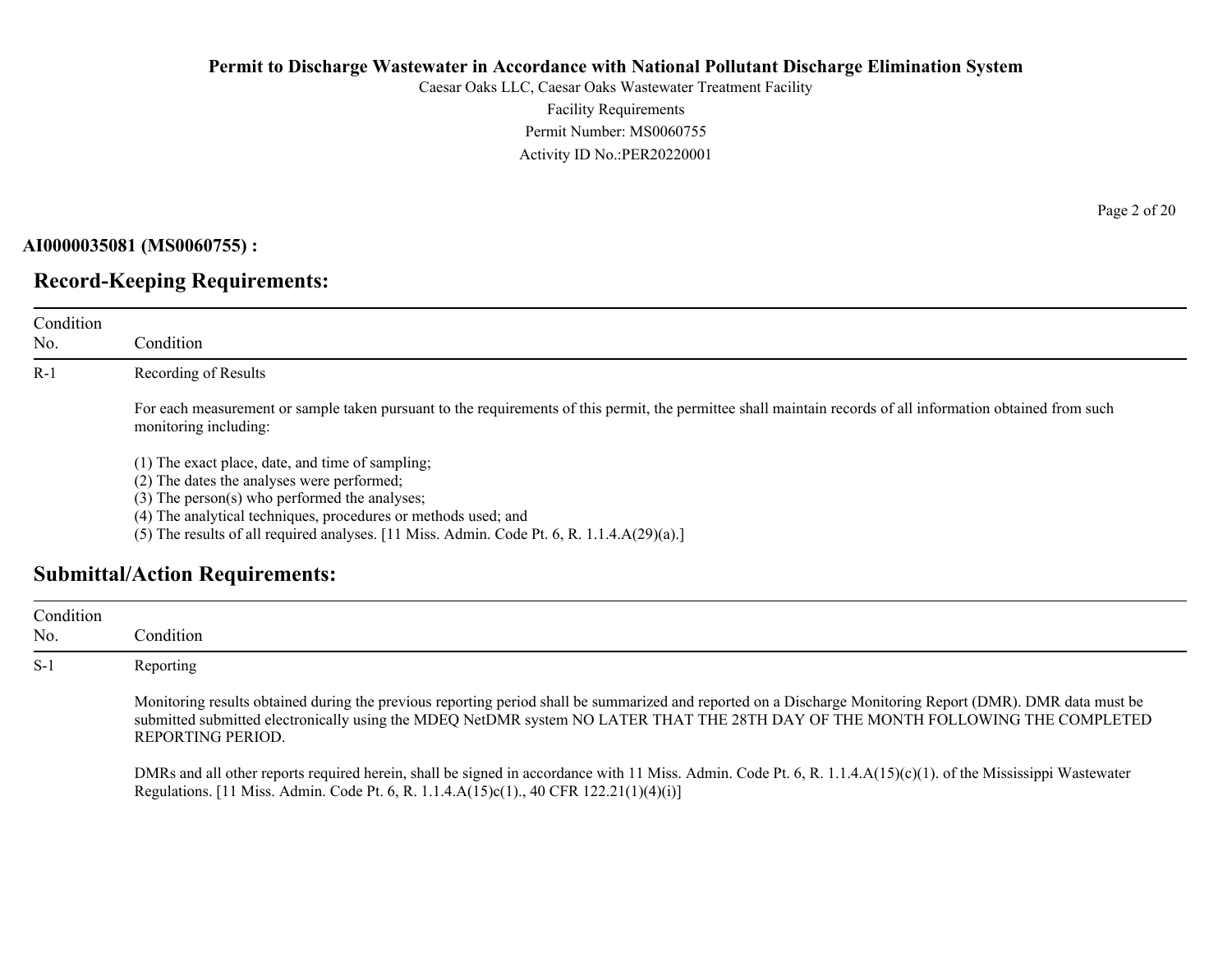Caesar Oaks LLC, Caesar Oaks Wastewater Treatment Facility Facility Requirements Permit Number: MS0060755 Activity ID No.:PER20220001

**AI0000035081 (MS0060755) :**

**Submittal/Action Requirements:**

Condition No. Condition S-2 Noncompliance Notification - Twenty-Four Hour Reporting (1) The permittee shall report any noncompliance which may endanger health or the environment. Any information shall be provided orally within 24 hours from the time the permittee becomes aware of the circumstances. A written submission shall also be provided within 5 days of the time the permittee becomes aware of the circumstances. The written submission shall contain a description of the noncompliance and its cause; the period of noncompliance, including exact dates and times, and if the noncompliance has not been corrected, the anticipated time it is expected to continue; and steps taken or planned to reduce, eliminate, and/or prevent recurrence of the noncompliance. (2) The following shall be included as information which must be reported within 24 hours under this paragraph. (i) Any unanticipated bypass which exceeds any effluent limitation in the permit. (ii) Any upset which exceeds any effluent limitation in the permit. (iii) Violation of a maximum daily discharge limitation for any of the pollutants listed by the Permit Board in the permit to be reported within 24 hours. (iv) The Executive Director may waive the written report on a case-by-case basis for reports under paragraph (1) of this section if the oral report has been received within 24 hours. The Executive Director may waive the written report on a case-by-case basis for reports under paragraph (1) of this section if the oral report has been received within 24 hours. All reports required by this condition which are submitted after December 20, 2025, shall be submitted by the permittee electronically as instructed by MDEQ. [11 Miss.] Admin. Code Pt. 6, R. 1.1.4.A(29)(e)., 40 CFR 122.41.(1)(6)] S-3 Noncompliance Notification - Other Noncompliance The permittee shall report all instances of noncompliance not reported under the twenty-four hour reporting requirements, at the time monitoring reports are submitted or within 30 days from the end of the month in which the noncompliance occurs. The reports shall contain the same information as is required under the twenty-four hour reporting requirements contained in this permit. All reports required by this condition which are submitted after December 20, 2025, shall be submitted by the permittee electronically as instructed by MDEQ. [11 Miss.] Admin. Code Pt. 6, R. 1.1.4.A(29)(f)., 40 CFR 122.41.(1)(7)]

Page 3 of 20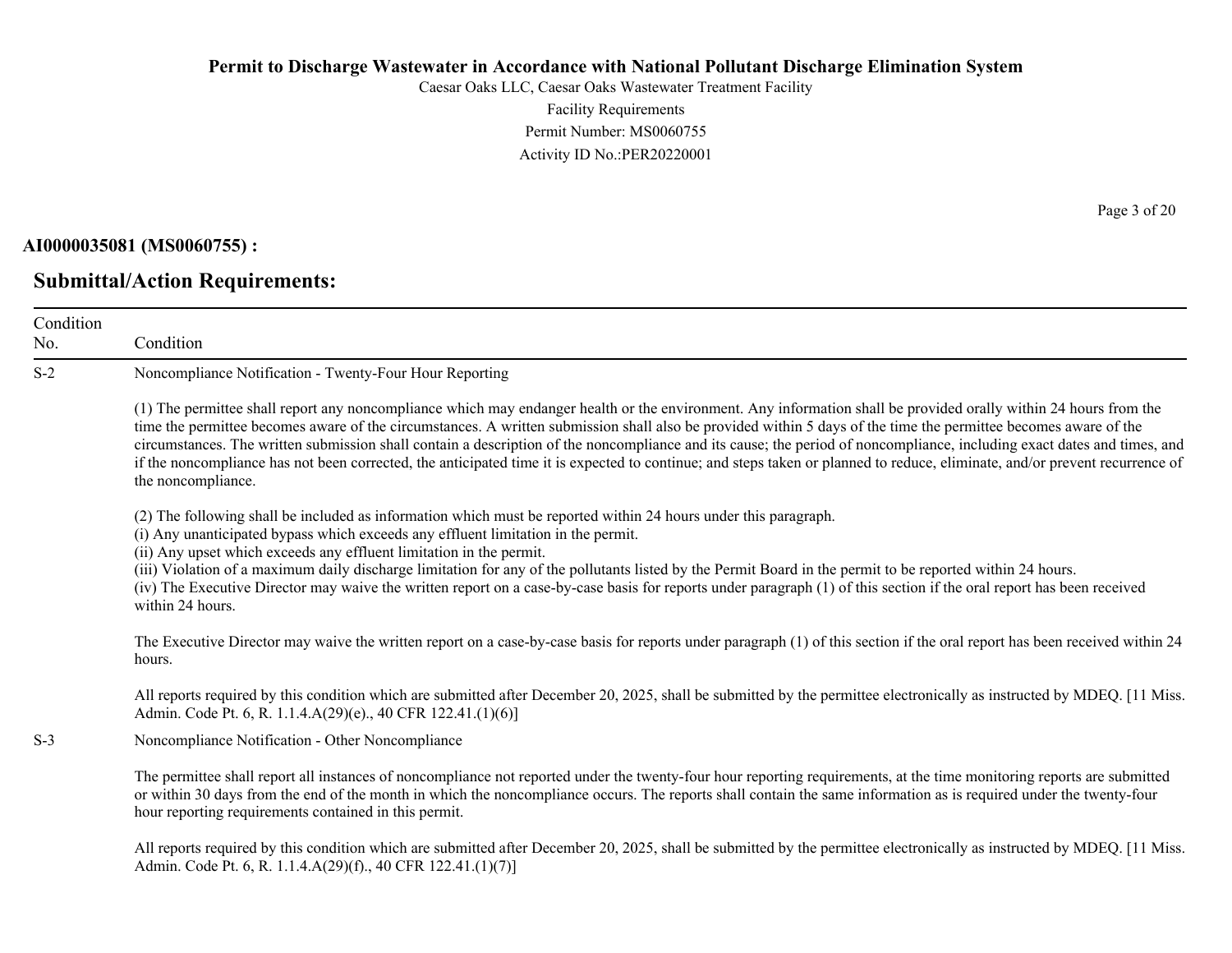Caesar Oaks LLC, Caesar Oaks Wastewater Treatment Facility Facility Requirements Permit Number: MS0060755 Activity ID No.:PER20220001

**AI0000035081 (MS0060755) :**

# **Submittal/Action Requirements:**

Page 4 of 20

| Condition<br>No. | Condition                                                                                                                                                                                                                                                                                                                                                                                                                         |
|------------------|-----------------------------------------------------------------------------------------------------------------------------------------------------------------------------------------------------------------------------------------------------------------------------------------------------------------------------------------------------------------------------------------------------------------------------------|
| $S-4$            | Noncompliance Notification - Other Information                                                                                                                                                                                                                                                                                                                                                                                    |
|                  | Where the permittee becomes aware that it failed to submit any relevant facts in a permit application, or submitted incorrect information in a permit application or in any<br>report to the Permit Board, it shall promptly submit such facts or information. [11 Miss. Admin. Code Pt. 6, R. 1.1.4.A(29)(g).]                                                                                                                   |
| $S-5$            | Bypassing -Notice                                                                                                                                                                                                                                                                                                                                                                                                                 |
|                  | Anticipated bypass-<br>If the permittee knows in advance of the need for a bypass, it shall submit prior notice, if possible at least ten days before the date of the bypass.                                                                                                                                                                                                                                                     |
|                  | Unanticipated bypass-<br>The permittee shall submit notice of an unanticipated bypass as required by the twenty-four hour reporting requirements set forth in this permit.                                                                                                                                                                                                                                                        |
|                  | All reports required by this condition which are submitted after December 20, 2025, shall be submitted by the permittee electronically as instructed by MDEQ. [40 CFR<br>122.41(m)(3)(i, ii)                                                                                                                                                                                                                                      |
| $S-6$            | <b>Expiration of Permit</b>                                                                                                                                                                                                                                                                                                                                                                                                       |
|                  | At least 180 days prior to the expiration date of this permit pursuant to the State law and regulation, the permittee who wishes to continue to operate under this permit<br>shall submit an application to the Permit Board for reissuance. The Permit Board may grant permission to submit an application later than this, but no later than the<br>expiration date of the permit. [11 Miss. Admin. Code Pt. 6, R. 1.1.5.B(1).] |
| $S-7$            | Submit certification: Due as described. The Permittee shall submit an engineer's certification for the wastewater treatment and collection system as described in<br>condition L-5 of the permit. [11 Miss. Admin. Code Pt. 6. Ch. 1. R.1.1.6.B]                                                                                                                                                                                  |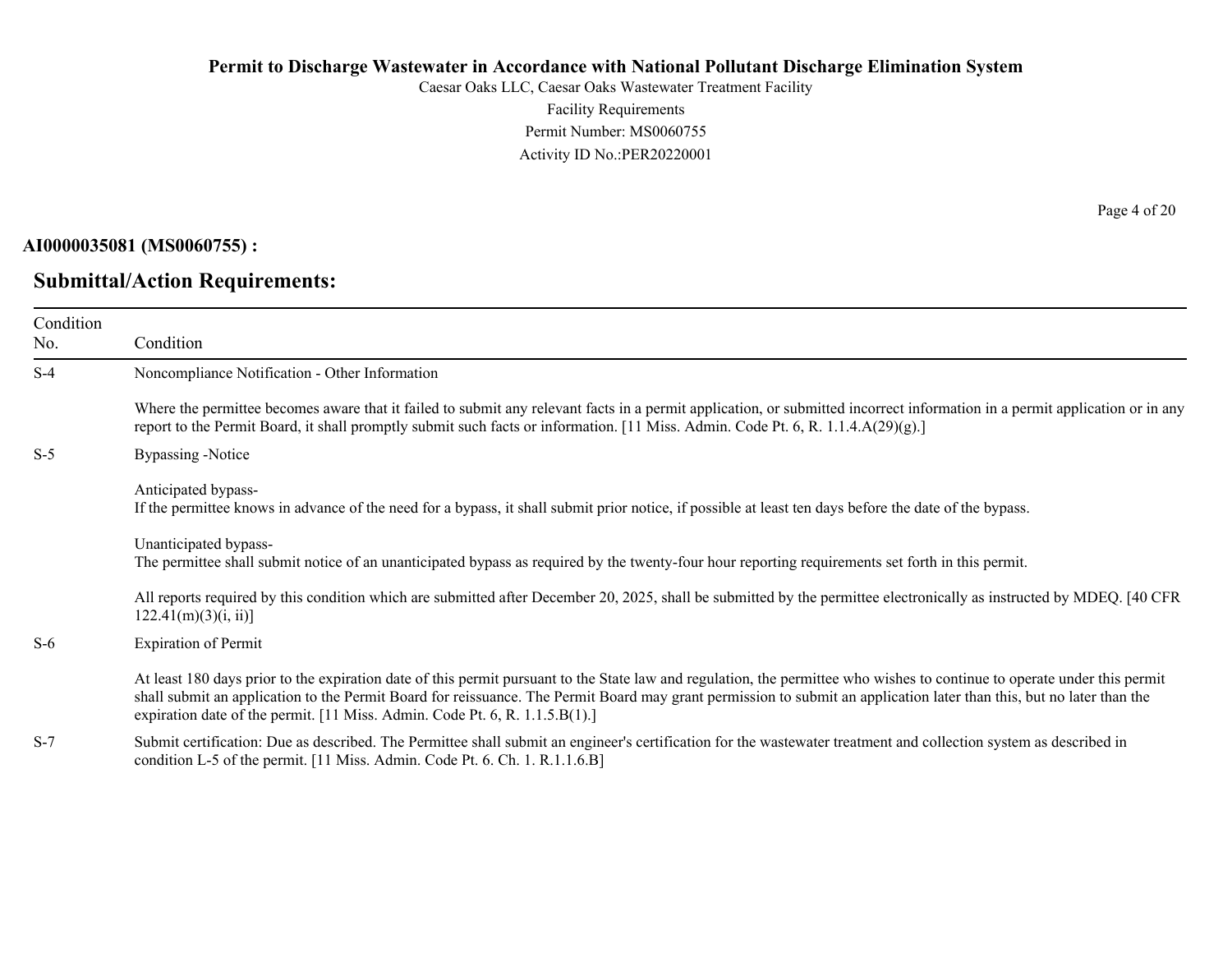Caesar Oaks LLC, Caesar Oaks Wastewater Treatment Facility Facility Requirements Permit Number: MS0060755 Activity ID No.:PER20220001

**AI0000035081 (MS0060755) :**

# **Narrative Requirements:**

# **Definitions:**

| Condition<br>No. | Condition                                                                                                                                                                                                                                                                                                                                                                                                                                                                                                                                                                                   |
|------------------|---------------------------------------------------------------------------------------------------------------------------------------------------------------------------------------------------------------------------------------------------------------------------------------------------------------------------------------------------------------------------------------------------------------------------------------------------------------------------------------------------------------------------------------------------------------------------------------------|
| $T-1$            | Definitions: General                                                                                                                                                                                                                                                                                                                                                                                                                                                                                                                                                                        |
|                  | The permittee shall refer to 11 Miss. Admin. Code Pt. 6, R. 1.1.1.A for definitions of any permit term not specified in this permit. [11 Miss. Admin. Code Pt. 6, R.<br>1.1.1.A.]                                                                                                                                                                                                                                                                                                                                                                                                           |
| $T-2$            | Definitions: Monthly Average                                                                                                                                                                                                                                                                                                                                                                                                                                                                                                                                                                |
|                  | "Monthly Average" means the average of "daily discharges" over a calendar month, calculated as the sum of all "daily discharges" measured during a calendar month<br>divided by the number of "daily discharges" measured during the month. The monthly average for E coli bacteria is the geometric mean of "daily discharges" measured<br>during the calendar month. In computing the geometric mean for E coli bacteria, the value one (1) shall be substituted for sample results of zero. [11 Miss. Admin. Code<br>Pt. 6, R. 1.1.1. $A(44).$                                           |
| $T-3$            | Definitions: Daily Discharge                                                                                                                                                                                                                                                                                                                                                                                                                                                                                                                                                                |
|                  | "Daily discharge" means the "discharge of a pollutant" measured during a calendar day or any 24-hour period that reasonably represents the calendar day for purposes of<br>sampling. For pollutants with limitations expressed in units of mass, the "daily discharge" is calculated as the total mass of the pollutant discharged over the day. For<br>pollutants with limitations expressed in other units of measurements, the "daily average" is calculated as the average measurement of the discharge of the pollutant over<br>the day. [11 Miss. Admin. Code Pt. 6, R. 1.1.1.A(15).] |
| $T-4$            | Definitions: Daily Maximum                                                                                                                                                                                                                                                                                                                                                                                                                                                                                                                                                                  |
|                  | "Daily maximum" means the highest "daily discharge" over a calendar month. [11 Miss. Admin. Code Pt. 6, R. 1.1.1.A(16).]                                                                                                                                                                                                                                                                                                                                                                                                                                                                    |
| $T-5$            | <b>Definitions: Toxic Pollutants</b>                                                                                                                                                                                                                                                                                                                                                                                                                                                                                                                                                        |
|                  | "Toxic pollutants" means any pollutant listed as toxic under Section $307(a)(1)$ or, in the case of "sludge use or disposal practices", any pollutant identified in regulations<br>implementing Section 405(d) of the Clean Water Act. [11 Miss. Admin. Code Pt. 6, R. 1.1.1.A(71).]                                                                                                                                                                                                                                                                                                        |

Page 5 of 20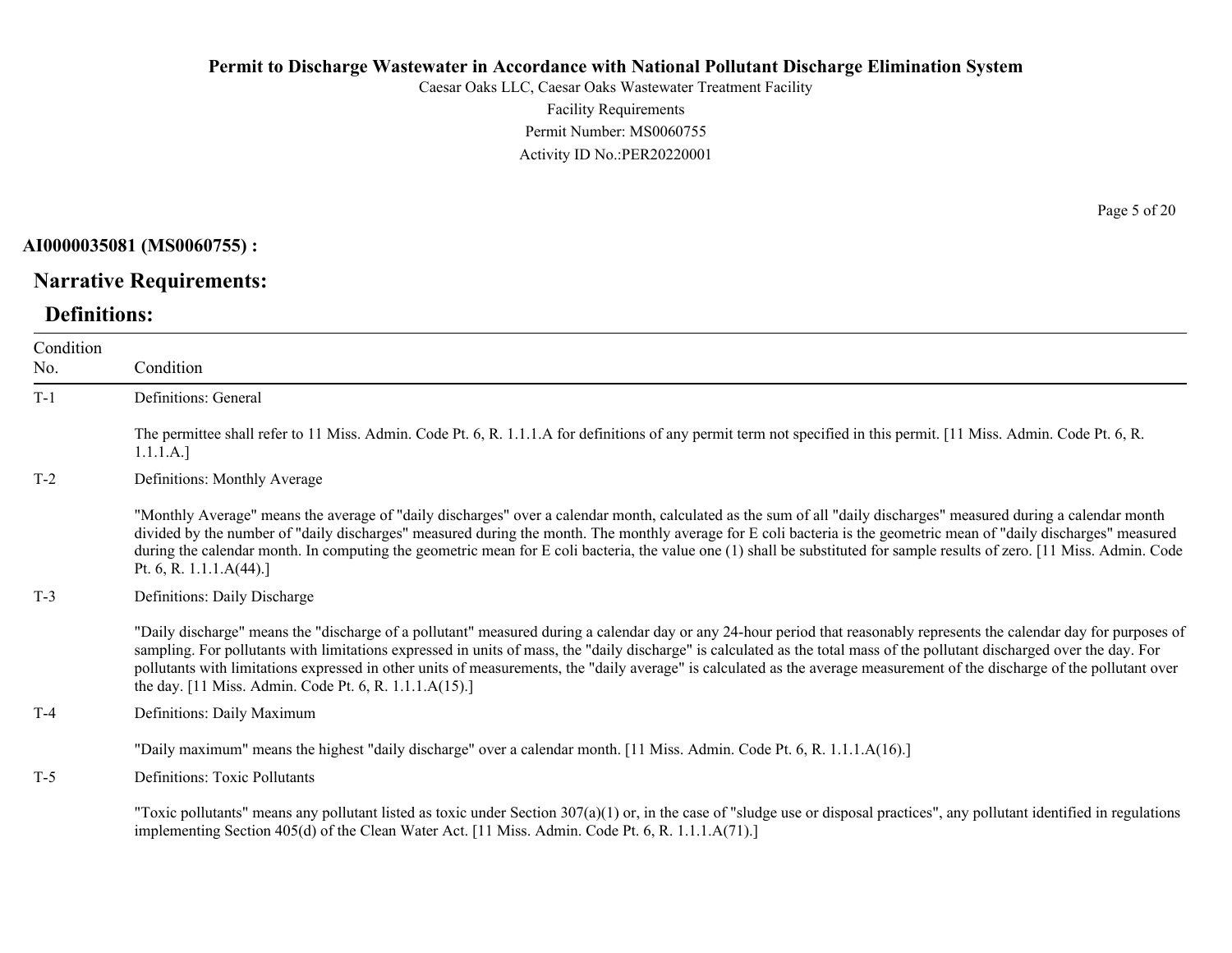Caesar Oaks LLC, Caesar Oaks Wastewater Treatment Facility Facility Requirements Permit Number: MS0060755 Activity ID No.:PER20220001

**AI0000035081 (MS0060755) :**

# **Narrative Requirements:**

Page 6 of 20

| Condition<br>No. | Condition                                                                                                                                                                                                                                                                                                                                                                                                                                                                                                                                                                                                                                                    |
|------------------|--------------------------------------------------------------------------------------------------------------------------------------------------------------------------------------------------------------------------------------------------------------------------------------------------------------------------------------------------------------------------------------------------------------------------------------------------------------------------------------------------------------------------------------------------------------------------------------------------------------------------------------------------------------|
| $T-6$            | Definitions: Hazardous Substances                                                                                                                                                                                                                                                                                                                                                                                                                                                                                                                                                                                                                            |
|                  | "Hazardous substances" are defined in 40 CFR 116.4. [40 CFR 116.4]                                                                                                                                                                                                                                                                                                                                                                                                                                                                                                                                                                                           |
| $T-7$            | Definitions: Quarterly Average                                                                                                                                                                                                                                                                                                                                                                                                                                                                                                                                                                                                                               |
|                  | "Quarterly Average" means the average of "daily discharges" over a three month period, calculated as the sum of all "daily discharges" measured during the quarter<br>divided by the number of "daily discharges" measured during the quarter. The quarterly average for E coli bacteria is the geometric mean of "daily discharges" measured<br>during the quarter. In computing the geometric mean for E coli bacteria, the value one (1) shall be substituted for sample results of zero. [11 Miss. Admin. Code Pt. 6, R.<br>1.1.1.A(61).                                                                                                                 |
| $T-8$            | Definitions: Weekly Average                                                                                                                                                                                                                                                                                                                                                                                                                                                                                                                                                                                                                                  |
|                  | "Weekly average" means the average of "daily discharges" over a calendar week, calculated as the sum of all "daily discharges" measured during a calendar week<br>divided by the number of "daily discharges" measured during that week. The weekly average for E coli bacteria is the geometric mean of all "daily discharges" measured<br>in a calendar week. In computing the geometric mean for E coli bacteria, one (1) shall be substituted for sample results of zero. For self-monitoring purposes, the value<br>to be reported is the single highest weekly average computed during a calendar month. [11 Miss. Admin. Code Pt. 6, R. 1.1.1.A(86).] |
| $T-9$            | Definitions: Quarterly Maximum                                                                                                                                                                                                                                                                                                                                                                                                                                                                                                                                                                                                                               |
|                  | "Quarterly Maximum" means the highest "daily discharge" measured over a three-month period. [11 Miss. Admin. Code Pt. 6, R.1.1.1.A(62).]                                                                                                                                                                                                                                                                                                                                                                                                                                                                                                                     |
| $T-10$           | Definitions: Maximum Monthly Average                                                                                                                                                                                                                                                                                                                                                                                                                                                                                                                                                                                                                         |
|                  | Maximum Monthly Average means the highest "monthly average" over a monitoring period. [40 CFR 122]                                                                                                                                                                                                                                                                                                                                                                                                                                                                                                                                                           |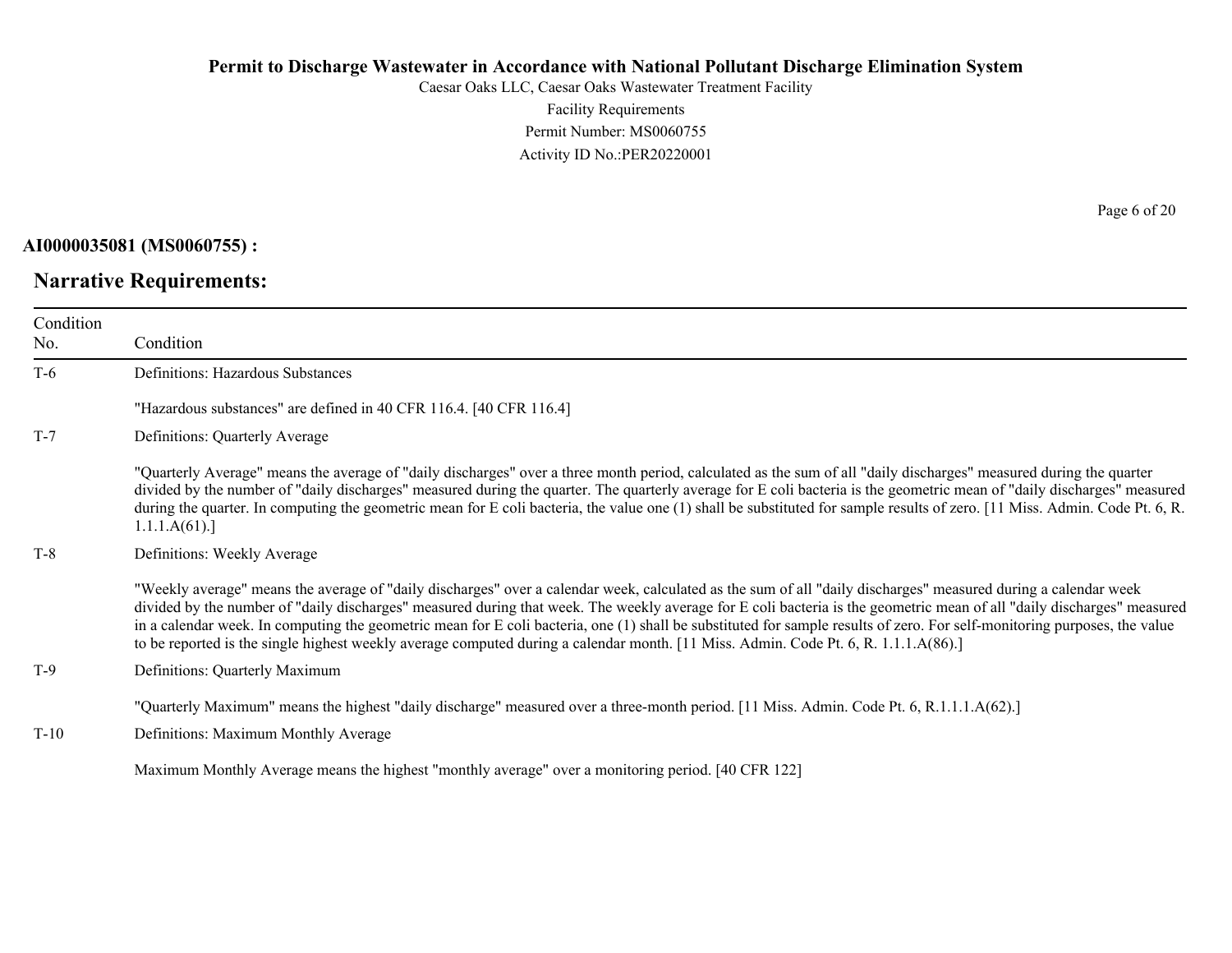Caesar Oaks LLC, Caesar Oaks Wastewater Treatment Facility Facility Requirements Permit Number: MS0060755 Activity ID No.:PER20220001

**AI0000035081 (MS0060755) :**

**Narrative Requirements:**

Page 7 of 20

| Condition<br>No. | Condition                                                                                                                                                                                                                                                                                                                                                                                                                                                                                                                                                                                                                                                                                                                                                                                                                                                                                                                                                                                                                                                                                                                                                                                            |
|------------------|------------------------------------------------------------------------------------------------------------------------------------------------------------------------------------------------------------------------------------------------------------------------------------------------------------------------------------------------------------------------------------------------------------------------------------------------------------------------------------------------------------------------------------------------------------------------------------------------------------------------------------------------------------------------------------------------------------------------------------------------------------------------------------------------------------------------------------------------------------------------------------------------------------------------------------------------------------------------------------------------------------------------------------------------------------------------------------------------------------------------------------------------------------------------------------------------------|
| $T-11$           | Definitions: Yearly Average                                                                                                                                                                                                                                                                                                                                                                                                                                                                                                                                                                                                                                                                                                                                                                                                                                                                                                                                                                                                                                                                                                                                                                          |
|                  | "Yearly Average" means the average of "daily discharges" over a calendar year, calculated as the sum of all "daily discharges" measured during the calendar year divided<br>by the number of "daily discharges" measured during the calendar year. The yearly average for E coli bacteria is the geometric mean of "daily discharges" during the<br>calendar year. In computing the geometric mean for E coli bacteria, the value one (1) shall be substituted for sample results of zero. [11 Miss. Admin. Code Pt. 6,<br>R.1.1.1.A(87).                                                                                                                                                                                                                                                                                                                                                                                                                                                                                                                                                                                                                                                            |
| $T-12$           | Definitions: Yearly Maximum                                                                                                                                                                                                                                                                                                                                                                                                                                                                                                                                                                                                                                                                                                                                                                                                                                                                                                                                                                                                                                                                                                                                                                          |
|                  | "Yearly Maximum" means the highest "daily discharge" measured over a calendar year. [11 Miss. Admin. Code Pt. 6, R. 1.1.1.A(88).]                                                                                                                                                                                                                                                                                                                                                                                                                                                                                                                                                                                                                                                                                                                                                                                                                                                                                                                                                                                                                                                                    |
| $T-13$           | Definitions:"Submitted" means the document is postmarked on or before the applicable deadline, except as otherwise specified. [11 Miss. Admin. Code Pt. 6, R. 1.1.1.A<br>(67).                                                                                                                                                                                                                                                                                                                                                                                                                                                                                                                                                                                                                                                                                                                                                                                                                                                                                                                                                                                                                       |
| Condition<br>No. | Condition                                                                                                                                                                                                                                                                                                                                                                                                                                                                                                                                                                                                                                                                                                                                                                                                                                                                                                                                                                                                                                                                                                                                                                                            |
| $T-14$           | "The permittee shall achieve compliance with the effluent limitations specified for discharge in accordance with the following schedule: Effluent limits have been<br>developed such that the waste treatment system should protect water quality. However, this permit is subject to modifications if future evidence, monitoring results, or<br>nuisance conditions indicate that a higher degree of treatment is required to maintain water quality. The discharge from this facility shall cease and connection made to a<br>regional sewer system when the sewer system is available in the area. At that time the discharge from the system shall be terminated. In accordance with the Municipal<br>and Domestic Water and Wastewater System Operator's Certification Act of 1986, this treatment facility must be operated by persons who are certified as qualified to<br>operate the facility. The Office of Pollution Control must concur with plans and specifications for the installation or modification of the wastewater treatment facility<br>and sewer collection system, if applicable, prior to the commencement of construction. [11 Miss. Admin. Code Pt. 6, R. 1.1.4.A(9).]" |
| $T-15$           | Within 14 days after either an interim or final date of compliance specified by this permit, the permittee shall provide the Permit Board with written notice of his<br>compliance or noncompliance with the requirements or conditions specified to be completed by that date. [11 Miss. Admin. Code Pt. 6, R. 1.1.4.A(10).]                                                                                                                                                                                                                                                                                                                                                                                                                                                                                                                                                                                                                                                                                                                                                                                                                                                                        |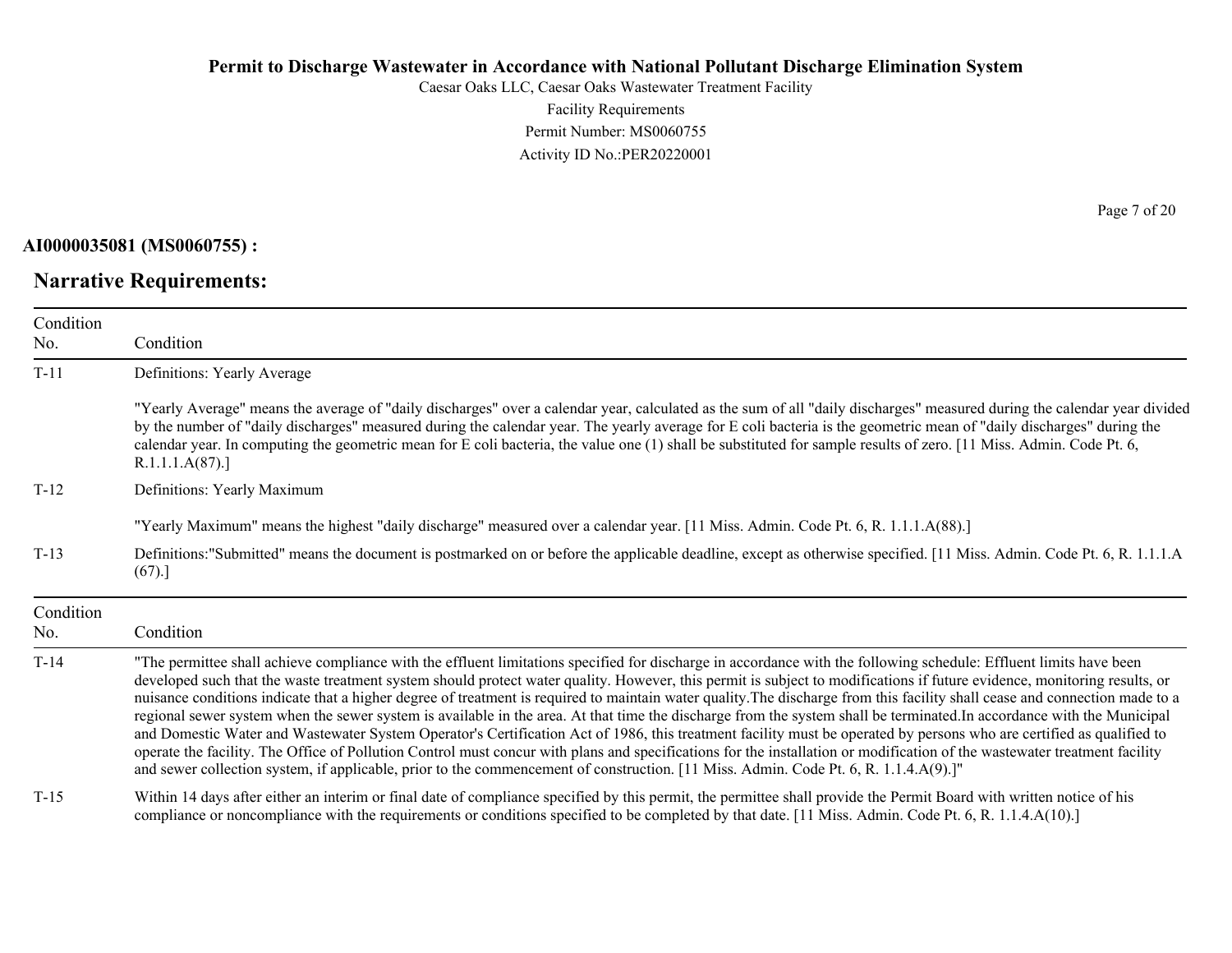Caesar Oaks LLC, Caesar Oaks Wastewater Treatment Facility Facility Requirements Permit Number: MS0060755 Activity ID No.:PER20220001

**AI0000035081 (MS0060755) :**

**Narrative Requirements:**

| Condition<br>No. | Condition                                                                                                                                                                                                                                                                                                                                                                                                                                                                                                                                                                                                                                                                                                                                                                                                                                                                                                                                                                      |
|------------------|--------------------------------------------------------------------------------------------------------------------------------------------------------------------------------------------------------------------------------------------------------------------------------------------------------------------------------------------------------------------------------------------------------------------------------------------------------------------------------------------------------------------------------------------------------------------------------------------------------------------------------------------------------------------------------------------------------------------------------------------------------------------------------------------------------------------------------------------------------------------------------------------------------------------------------------------------------------------------------|
| $T-16$           | Representative Sampling                                                                                                                                                                                                                                                                                                                                                                                                                                                                                                                                                                                                                                                                                                                                                                                                                                                                                                                                                        |
|                  | Samples and measurements taken as required herein shall be representative of the volume and nature of the monitored wastewater. [11 Miss. Admin. Code Pt. 6, R.<br>1.1.4.A(28)(e).                                                                                                                                                                                                                                                                                                                                                                                                                                                                                                                                                                                                                                                                                                                                                                                             |
| $T-17$           | Reporting                                                                                                                                                                                                                                                                                                                                                                                                                                                                                                                                                                                                                                                                                                                                                                                                                                                                                                                                                                      |
|                  | If the results for a given sample analysis are such that any parameter (other than E coli) is not detected at or above the minimum level for the test method used, a value<br>of zero will be used for that sample in calculating an arithmetic mean value for the parameter. If the resulting calculated arithmetic mean value for that reporting period<br>is zero, the permittee shall report "NODI = B" on the DMR. For E coli, a value of 1.0 shall be used in calculating the geometric mean. If the resulting E coli mean value<br>is 1.0, the permittee shall report "NODI = B" on the DMR. For each quantitative sample value that is not detectable, the test method used and the minimum level for that<br>method for that parameter shall be attached to and submitted with the DMR. The permittee shall then be considered in compliance with the appropriate effluent<br>limitation and/or reporting requirement. [11 Miss. Admin. Code Pt. 6, Ch. 1, Subch. 2.] |
| $T-18$           | Reporting                                                                                                                                                                                                                                                                                                                                                                                                                                                                                                                                                                                                                                                                                                                                                                                                                                                                                                                                                                      |
|                  | If the permittee monitors any pollutant as prescribed in the permit more frequently than required by the permit using test procedures approved under 40 CFR Part 136 or,<br>in the case of sludge use or disposal, approved under 40 CFR Part 136 unless otherwise specified in 40 CFR Part 503, or as specified in the permit, the results of this<br>monitoring shall be included in the calculation and reporting of the data submitted in the DMR or sludge reporting form specified by the Permit Board. [11 Miss. Admin.<br>Code Pt. 6, R. 1.1.4. $A(15)(c)(2)$ .]                                                                                                                                                                                                                                                                                                                                                                                                       |
| $T-19$           | Reporting                                                                                                                                                                                                                                                                                                                                                                                                                                                                                                                                                                                                                                                                                                                                                                                                                                                                                                                                                                      |
|                  | Calculations for all limitations which require averaging of measurements shall utilize an arithmetic mean unless otherwise specified by the Permit Board in the permit.<br>[11 Miss. Admin. Code Pt. 6, R. 1.1.4.A(15)(c)(3).]                                                                                                                                                                                                                                                                                                                                                                                                                                                                                                                                                                                                                                                                                                                                                 |
| $T-20$           | <b>Test Procedures</b>                                                                                                                                                                                                                                                                                                                                                                                                                                                                                                                                                                                                                                                                                                                                                                                                                                                                                                                                                         |
|                  | Test procedures for the analysis of pollutants shall include those set forth in 40 CFR 136 or alternative procedures approved and/or promulgated by EPA. [11 Miss.]<br>Admin. Code Pt. 6, R. 1.1.4.A(30).]                                                                                                                                                                                                                                                                                                                                                                                                                                                                                                                                                                                                                                                                                                                                                                     |

Page 8 of 20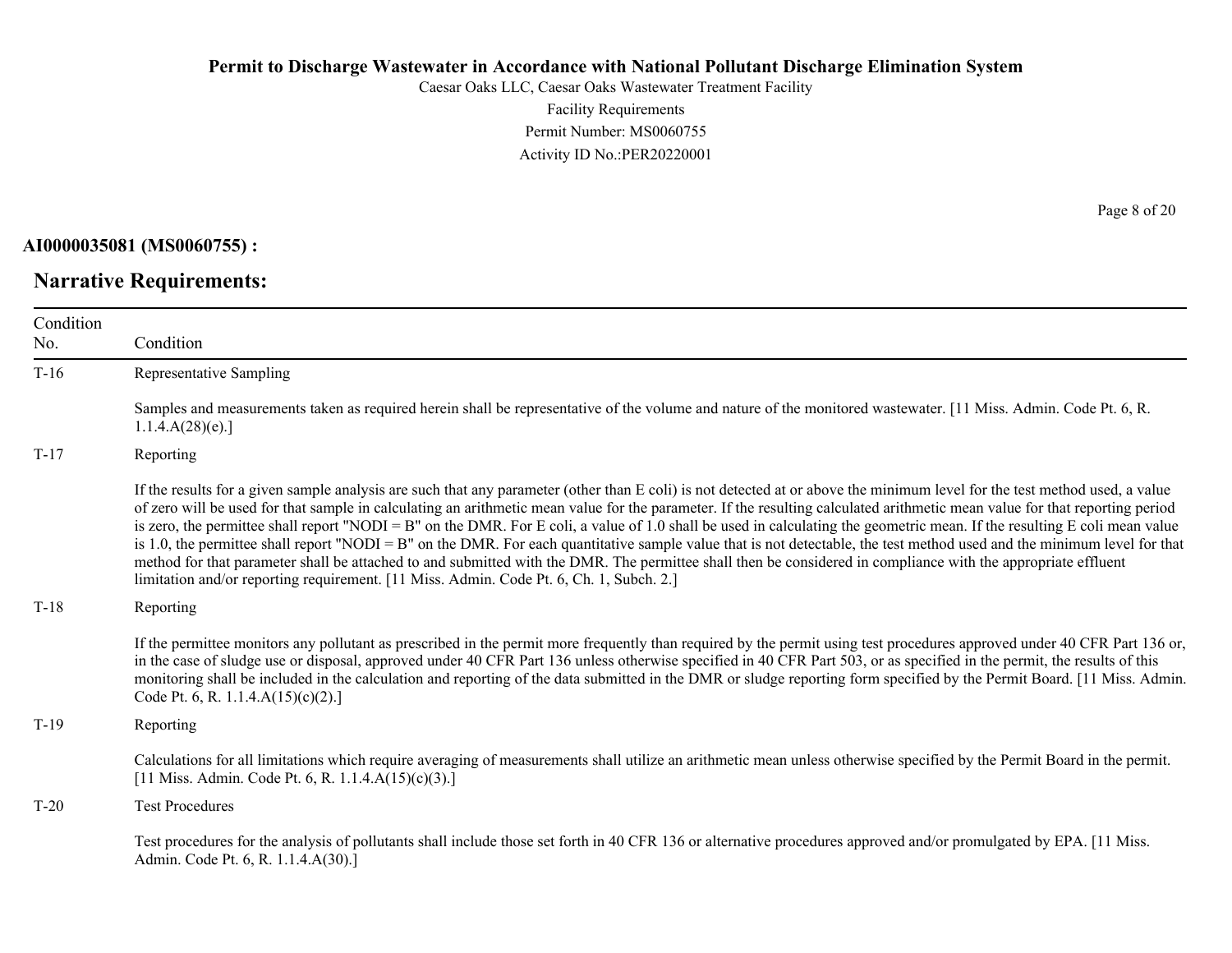Caesar Oaks LLC, Caesar Oaks Wastewater Treatment Facility Facility Requirements Permit Number: MS0060755 Activity ID No.:PER20220001

**AI0000035081 (MS0060755) :**

**Narrative Requirements:**

Page 9 of 20

| Condition<br>No. | Condition                                                                                                                                                                                                                                                                                                                                                                                                                                                                                                                                                                                                                                                                                                                                                                                                                                                                   |  |
|------------------|-----------------------------------------------------------------------------------------------------------------------------------------------------------------------------------------------------------------------------------------------------------------------------------------------------------------------------------------------------------------------------------------------------------------------------------------------------------------------------------------------------------------------------------------------------------------------------------------------------------------------------------------------------------------------------------------------------------------------------------------------------------------------------------------------------------------------------------------------------------------------------|--|
| $T-21$           | Records Retention                                                                                                                                                                                                                                                                                                                                                                                                                                                                                                                                                                                                                                                                                                                                                                                                                                                           |  |
|                  | All records and results of monitoring activities required by this permit, including calibration and maintenance records, shall be retained by the permittee for a minimum<br>of three (3) years, unless otherwise required or extended by the Permit Board, copies of which shall be furnished to the Department upon request. [11 Miss. Admin.<br>Code Pt. 6, R. 1.1.4.A(29)(a).]                                                                                                                                                                                                                                                                                                                                                                                                                                                                                          |  |
| $T-22$           | <b>Falsifying Reports</b>                                                                                                                                                                                                                                                                                                                                                                                                                                                                                                                                                                                                                                                                                                                                                                                                                                                   |  |
|                  | Any permittee who falsifies, tampers with, or knowingly renders inaccurate any monitoring device or method required by the Permit Board to be maintained as a<br>condition in a permit, or who alters or falsifies the results obtained by such devices or methods and/or any written report required by or in response to a permit condition,<br>shall be deemed to have violated a permit condition and shall be subject to the penalties provided for a violation of a permit condition pursuant to Section 49-17-43 of<br>the Code. [11 Miss. Admin. Code Pt. 6, R. 1.1.4.A(29)(d).]                                                                                                                                                                                                                                                                                    |  |
| $T-23$           | Duty to Comply                                                                                                                                                                                                                                                                                                                                                                                                                                                                                                                                                                                                                                                                                                                                                                                                                                                              |  |
|                  | The permittee must comply with all conditions of this permit. Any permit noncompliance constitutes a violation of the Clean Water Act and is grounds for enforcement<br>action; for permit termination, revocation and reissuance, or modification; or denial of a permit renewal application. [11 Miss. Admin. Code Pt. 6, R. 1.1.4.A(2).]                                                                                                                                                                                                                                                                                                                                                                                                                                                                                                                                 |  |
| $T-24$           | Proper Operation, Maintenance and Replacement                                                                                                                                                                                                                                                                                                                                                                                                                                                                                                                                                                                                                                                                                                                                                                                                                               |  |
|                  | The permittee shall at all times properly operate, maintain, and when necessary, promptly replace all facilities and systems of collection, treatment and control (and<br>related appurtenances) which are installed or used by the permittee to achieve compliance with the conditions of this permit. Proper operation and maintenance includes<br>adequate laboratory controls and appropriate quality assurance procedures. Proper replacement includes maintaining an adequate inventory of replacement equipment<br>and parts for prompt replacement when necessary to maintain continuous collection and treatment of wastewater. This provision requires the operation of back-up or<br>auxiliary facilities or similar systems that are installed by a permittee only when the operation is necessary to achieve compliance with the conditions of the permit. [11 |  |

Miss. Admin. Code Pt. 6, R. 1.1.4.A(18).]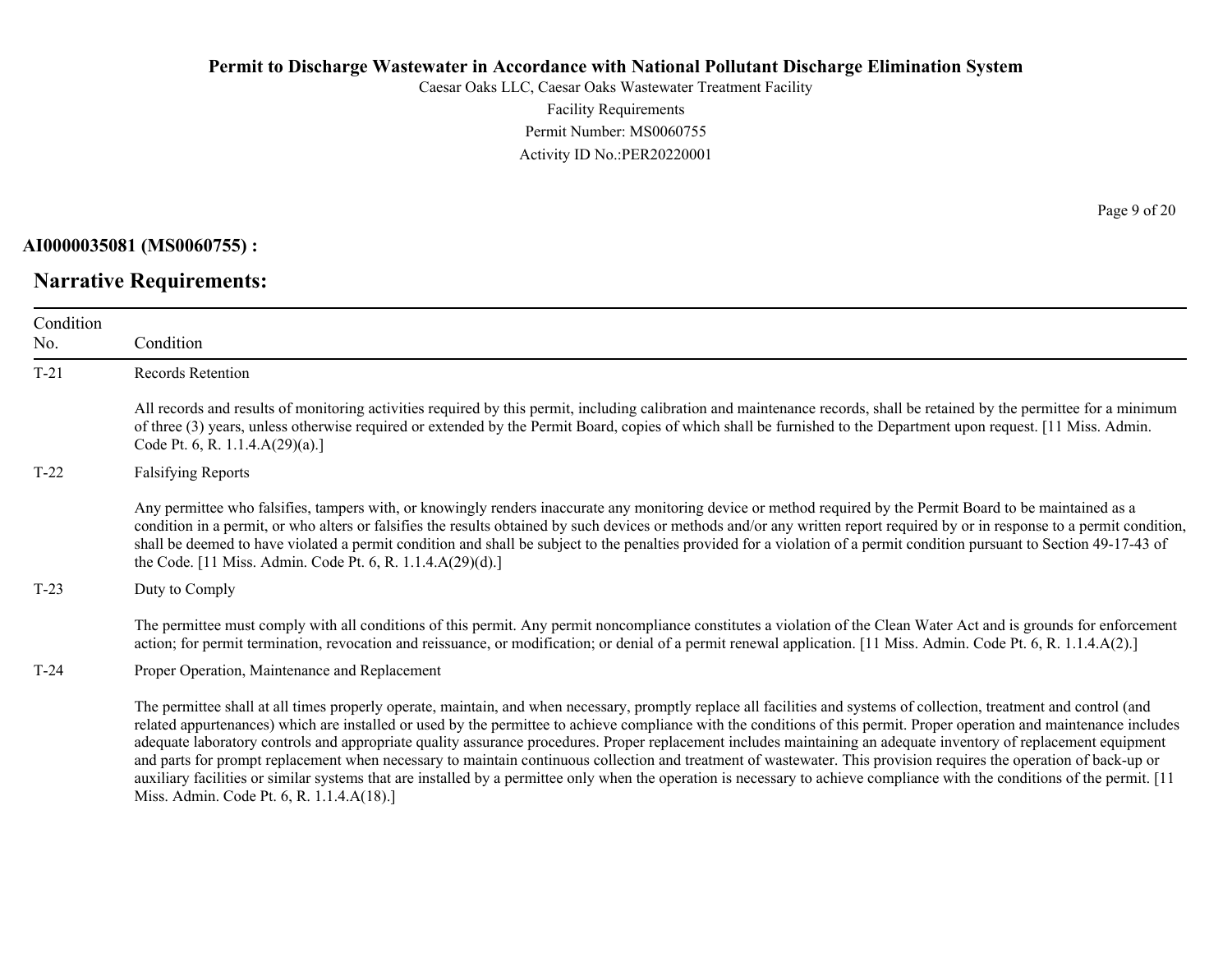Caesar Oaks LLC, Caesar Oaks Wastewater Treatment Facility Facility Requirements Permit Number: MS0060755 Activity ID No.:PER20220001

**AI0000035081 (MS0060755) :**

### **Narrative Requirements:**

Page 10 of 20

| Condition<br>No. | Condition                                                                                                                                                                                                                                                                                                                                                                                                       |  |  |
|------------------|-----------------------------------------------------------------------------------------------------------------------------------------------------------------------------------------------------------------------------------------------------------------------------------------------------------------------------------------------------------------------------------------------------------------|--|--|
| $T-25$           | Duty to Mitigate                                                                                                                                                                                                                                                                                                                                                                                                |  |  |
|                  | The permittee shall take all reasonable steps to minimize or prevent any discharge or sludge use or disposal in violation of the permit that has a reasonable likelihood of<br>adversely affecting human health or the environment. [11 Miss. Admin. Code Pt. 6, R. 1.1.4.A(19).)]                                                                                                                              |  |  |
| $T-26$           | <b>Bypassing</b>                                                                                                                                                                                                                                                                                                                                                                                                |  |  |
|                  | The permittee shall comply with the terms and conditions regarding bypass found in 40 CFR 122.41(m). [40 CFR 122.41(m)]                                                                                                                                                                                                                                                                                         |  |  |
| $T-27$           | Bypassing - Definitions                                                                                                                                                                                                                                                                                                                                                                                         |  |  |
|                  | "Bypass" means the intentional diversion of waste streams from any portion of a treatment facility.                                                                                                                                                                                                                                                                                                             |  |  |
|                  | "Severe property damage" means substantial physical damage to property, damage to the treatment facilities which causes them to become inoperable, or substantial and<br>permanent loss of natural resources which can reasonably be expected to occur in the absence of a bypass. Severe property damage does not mean economic loss caused<br>by delays in production. $[40 \text{ CFR } 122.41 \text{ (m)}]$ |  |  |
| $T-28$           | Bypassing - Bypass not exceeding limitations                                                                                                                                                                                                                                                                                                                                                                    |  |  |

The permittee may allow any bypass to occur which does not cause effluent limitations to be exceeded, but only if it also is for essential maintenance to assure efficient operation. These bypasses are not subject to the notice and prohibition provisions of the bypass requirements in this permit. [40 CFR 122.41(m)]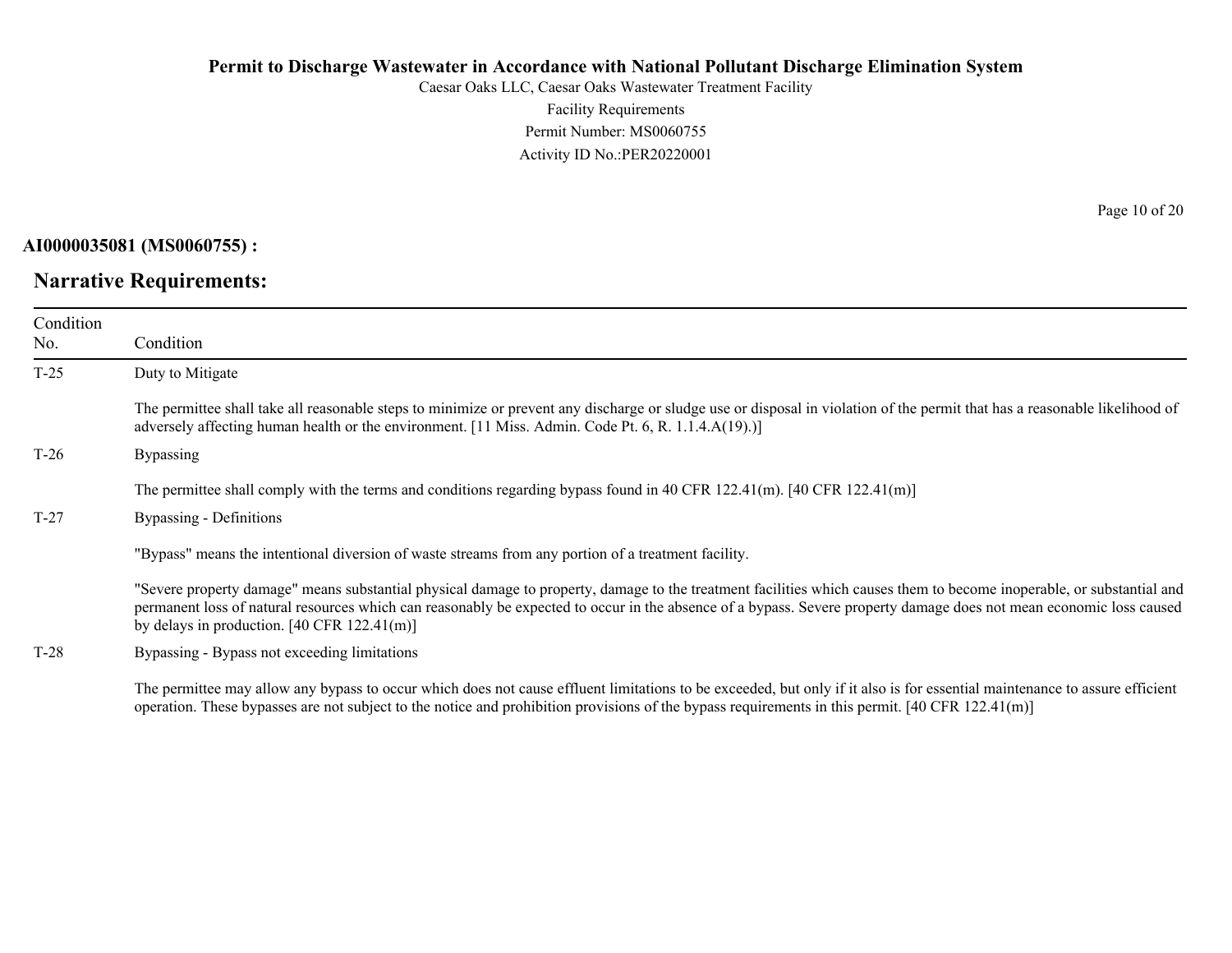Caesar Oaks LLC, Caesar Oaks Wastewater Treatment Facility Facility Requirements Permit Number: MS0060755 Activity ID No.:PER20220001

**AI0000035081 (MS0060755) :**

**Narrative Requirements:**

Condition No. Condition T-29 Bypassing- Prohibition of Bypass (1) Bypass is prohibited, and the Commission may take enforcement action against a permittee unless: (i) Bypass was unavoidable to prevent loss of life, personal injury, or sever property damage. (ii) There was no feasible alternatives to the bypass, such as the use of auxiliary treatment facilities, retention of untreated wastes, or maintenance during normal periods of equipment downtime. This condition is not satisfied if adequate back-up equipment should have been installed in the exercise of reasonable engineering judgement to prevent a bypass which occurred during normal periods of equipment downtime or preventative maintenance; and (iii) The permittee submitted notices as required under the Twenty-Four Hour reporting requirements set forth in this permit. (2) The Commission may approve an anticipated bypass, after considering its adverse affects, if the Commission determines that it will meet the three conditions listed above in paragraph (1) of this permit condition. [40 CFR 122.41(m)] T-30 Upsets The permittee shall meet the conditions of 40 CFR 122.41(n) regarding "Upsets" and as in the upset requirements of this permit. [11 Miss. Admin. Code Pt. 6, R. 1.1.4.A (27).] T-31 Upsets- Definition "Upset" means an exceptional incident in which there is unintentional and temporary noncompliance with technology based permit effluent limitations because of factors beyond the reasonable control of the permittee. An upset does not include noncompliance to the extent caused by operational error, improperly designed treatment facilities, inadequate treatment facilities, lack of preventive maintenance, or careless or improper operation. [11 Miss. Admin. Code Pt. 6, R. 1.1.4.A(27).] T-32 Upsets - Effect of an Upset An upset constitutes an affirmative defense to an action brought for noncompliance with such technology based permit effluent limitations if the "conditions necessary for demonstration of upset" requirements of this permit are met. Any determination made during administrative review of claims that noncompliance was caused by upset, and before an action for noncompliance, shall not constitute final administrative action subject to judicial review. [11 Miss. Admin. Code Pt. 6, R.1.1.4.A(27).]

Page 11 of 20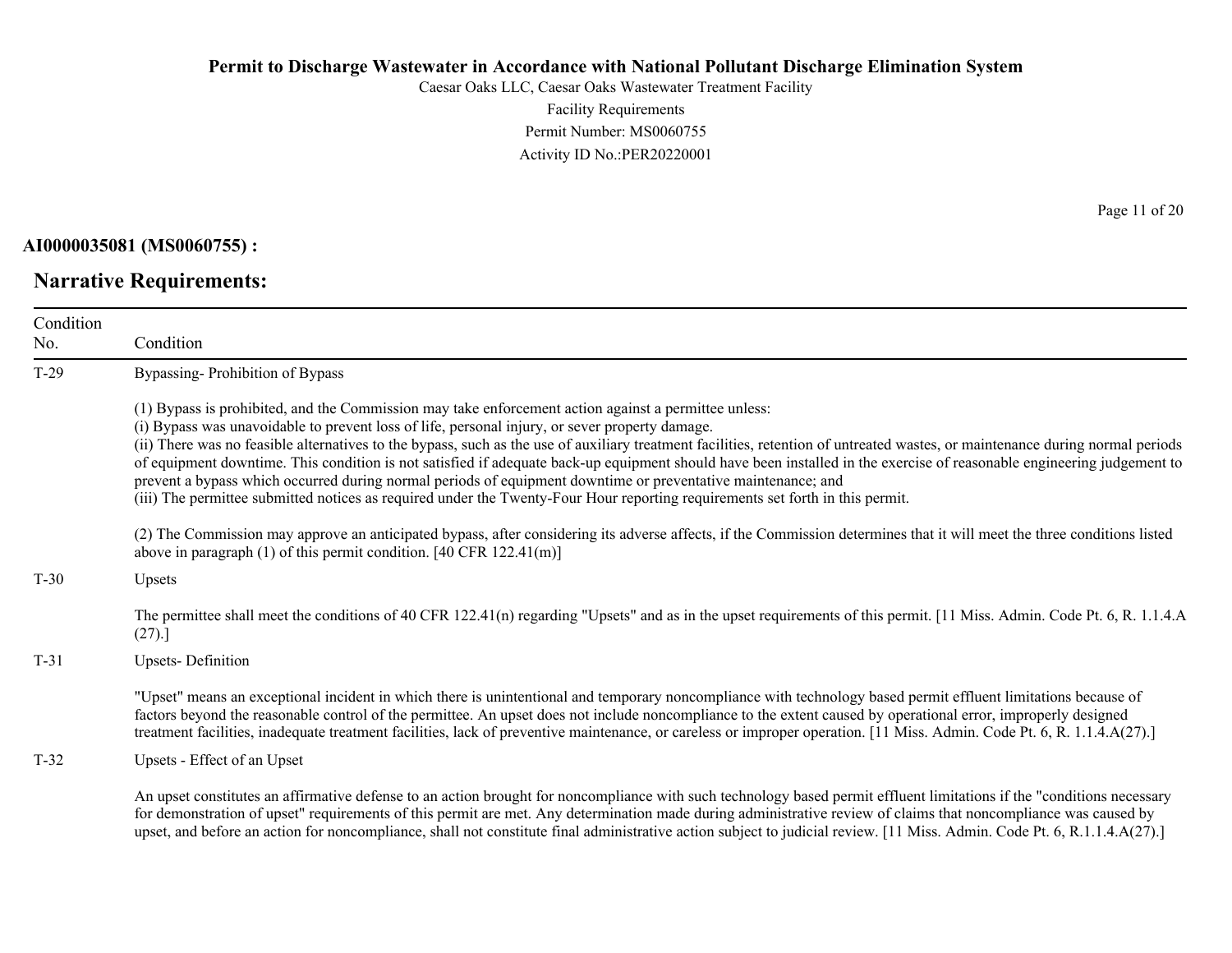Caesar Oaks LLC, Caesar Oaks Wastewater Treatment Facility Facility Requirements Permit Number: MS0060755 Activity ID No.:PER20220001

**AI0000035081 (MS0060755) :**

# **Narrative Requirements:**

Page 12 of 20

| Condition<br>No. | Condition                                                                                                                                                                                                                                                                                                                                                                                                                                                  |  |  |
|------------------|------------------------------------------------------------------------------------------------------------------------------------------------------------------------------------------------------------------------------------------------------------------------------------------------------------------------------------------------------------------------------------------------------------------------------------------------------------|--|--|
| $T-33$           | Upsets - Conditions necessary for demonstration of upset                                                                                                                                                                                                                                                                                                                                                                                                   |  |  |
|                  | A permittee who wishes to establish the affirmative defense of upset shall demonstrate, through properly signed contemporaneous operating logs, or other relevant<br>evidence that:                                                                                                                                                                                                                                                                        |  |  |
|                  | $(1)$ An upset occurred and that the permittee can identify the cause(s) of the upset;<br>(2) The permitted facility was at the time being properly operated;<br>(3) The permittee submitted notice of the upset as required in 40 CFR 122.41(L)(6)(ii)(B)(24-hour notice of noncompliance); and<br>(4) The permittee complied with any remedial measures required under 40 CFR 122.41(d) (Duty to Mitigate). [11 Miss. Admin. Code Pt. 6, R.1.1.4.A(27).] |  |  |
| $T-34$           | Upsets - Burden of proof                                                                                                                                                                                                                                                                                                                                                                                                                                   |  |  |
|                  | In any enforcement proceeding the permittee seeking to establish the occurrence of an upset has the burden of proof. [11 Miss. Admin. Code Pt. 6, R. 1.1.4.A(27).]                                                                                                                                                                                                                                                                                         |  |  |
| $T-35$           | <b>Removed Substances</b>                                                                                                                                                                                                                                                                                                                                                                                                                                  |  |  |
|                  | Solids, sludges, filter backwash, or other residuals removed in the course of treatment or control of wastewater shall be disposed of in a manner such as to prevent such<br>materials from entering State waters and in a manner consistent with the Mississippi Solid Waste Disposal Act, the Federal Resource Conservation and Recovery Act,<br>and the Mississippi Water Pollution Control Act. [11 Miss. Admin. Code Pt. 6, R. 1.1.4.A(21).]          |  |  |
| $T-36$           | <b>Power Failures</b>                                                                                                                                                                                                                                                                                                                                                                                                                                      |  |  |
|                  | If electric power is required, in order to maintain compliance with the conditions and prohibitions of the permit, the permittee shall either:                                                                                                                                                                                                                                                                                                             |  |  |
|                  | (1) Provide an alternative power source to operate the wastewater control facilities; or, if such alternative power source is not in existence, and no date for its<br>implementation appears in the permit,<br>(2) Halt, reduce, or otherwise control production and/or all wastewater flows upon reduction, loss, or failure of the primary source of power to the wastewater control<br>facilities. [11 Miss. Admin. Code Pt. 6, R. 1.1.4.A(22).)]      |  |  |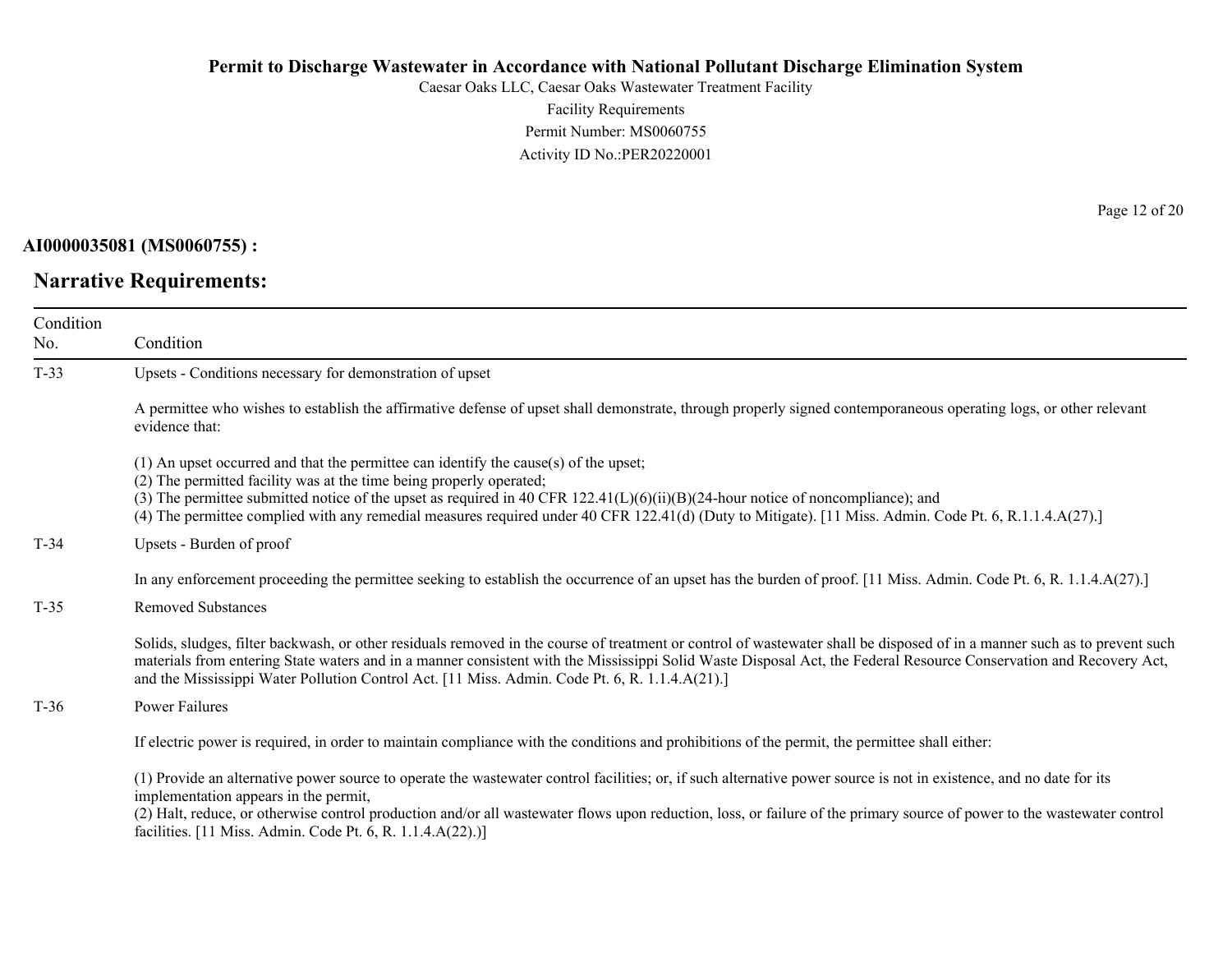Caesar Oaks LLC, Caesar Oaks Wastewater Treatment Facility Facility Requirements Permit Number: MS0060755 Activity ID No.:PER20220001

**AI0000035081 (MS0060755) :**

### **Narrative Requirements:**

Page 13 of 20

| Condition<br>No. | Condition                                                                                                                                                                                                                                                                                                                                                                                                                                                                                                                                                                                                                                  |  |  |
|------------------|--------------------------------------------------------------------------------------------------------------------------------------------------------------------------------------------------------------------------------------------------------------------------------------------------------------------------------------------------------------------------------------------------------------------------------------------------------------------------------------------------------------------------------------------------------------------------------------------------------------------------------------------|--|--|
| $T-37$           | Inspection and Entry                                                                                                                                                                                                                                                                                                                                                                                                                                                                                                                                                                                                                       |  |  |
|                  | The permittee shall allow any authorized Commission representative to enter the permittee's premises at any reasonable time, to have access to and copy any applicable<br>records, to inspect process facilities, treatment works, monitoring methods or equipment or to take samples, as authorized by Section 49-17-21 of the Code. In the event<br>of investigation during an emergency response action, a reasonable time shall be any time of the day or night. Follow-up investigations subsequent to the conclusion of<br>the emergency event shall be conducted at reasonable times. [11 Miss. Admin. Code Pt. 6, R. 1.1.4.A(17).] |  |  |
| $T-38$           | Transfer of Ownership or Control                                                                                                                                                                                                                                                                                                                                                                                                                                                                                                                                                                                                           |  |  |
| $T-39$           | This permit is not transferable to any person without proper modification of this permit following procedures found in [11 Miss. Admin. Code Pt. 6, R. 1.1.5.C.]<br><b>Signatory Requirements</b>                                                                                                                                                                                                                                                                                                                                                                                                                                          |  |  |
|                  | All applications, reports, or information submitted to the Permit Board shall be signed and certified. [11 Miss. Admin. Code Pt. 6, R. 1.1.2.C.]                                                                                                                                                                                                                                                                                                                                                                                                                                                                                           |  |  |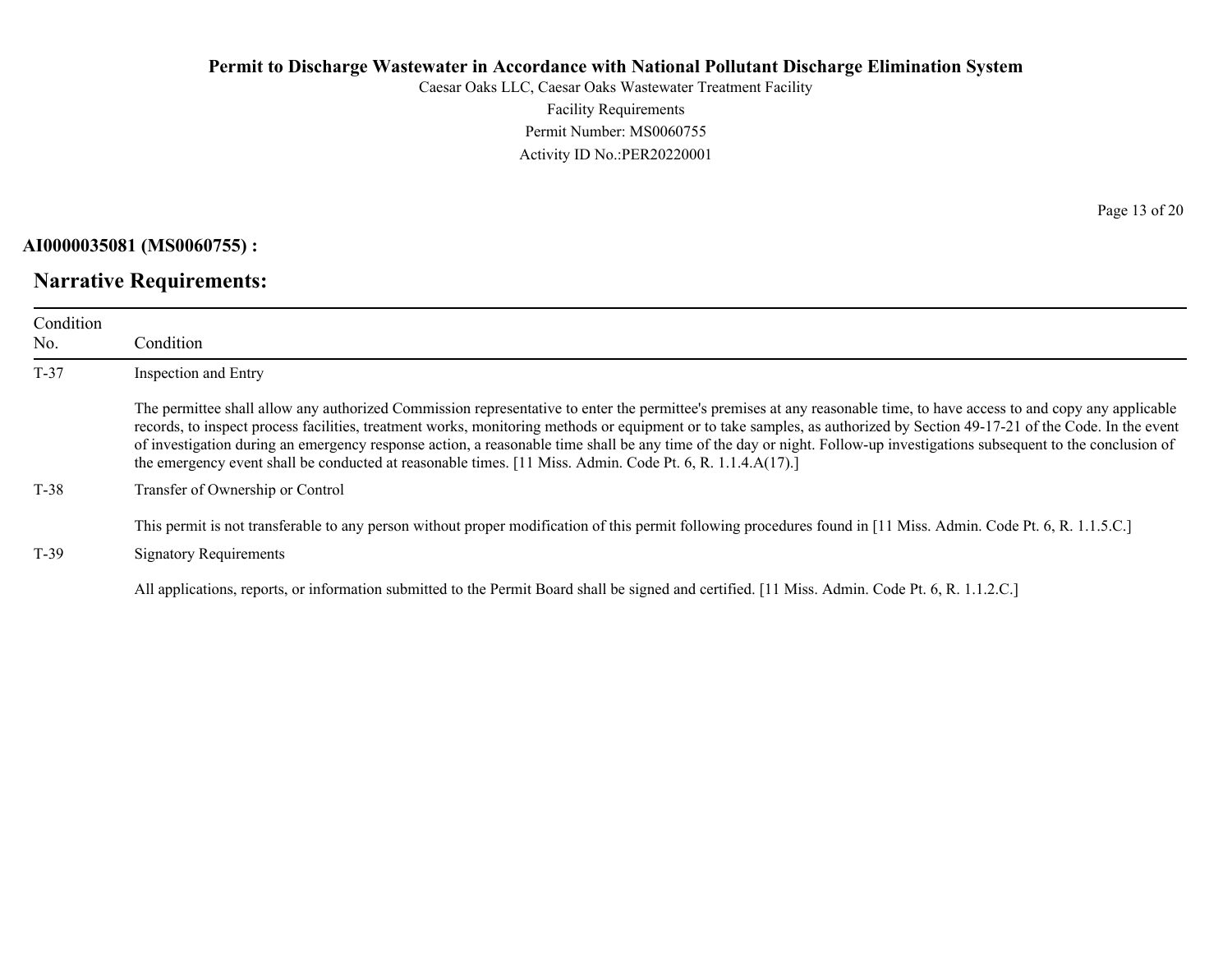Caesar Oaks LLC, Caesar Oaks Wastewater Treatment Facility Facility Requirements Permit Number: MS0060755 Activity ID No.:PER20220001

#### **AI0000035081 (MS0060755) :**

# **Narrative Requirements:**

Page 14 of 20

| Condition<br>No. | Condition                                                                                                                                                                                                                                                                                                                                                                                                                                                                                                                                                                                                                                                                                                                                                                                                                                                                                                                                                                                                                                                                                                                                      |  |  |
|------------------|------------------------------------------------------------------------------------------------------------------------------------------------------------------------------------------------------------------------------------------------------------------------------------------------------------------------------------------------------------------------------------------------------------------------------------------------------------------------------------------------------------------------------------------------------------------------------------------------------------------------------------------------------------------------------------------------------------------------------------------------------------------------------------------------------------------------------------------------------------------------------------------------------------------------------------------------------------------------------------------------------------------------------------------------------------------------------------------------------------------------------------------------|--|--|
| $T-40$           | <b>Signatory Requirements - Application Signatures</b>                                                                                                                                                                                                                                                                                                                                                                                                                                                                                                                                                                                                                                                                                                                                                                                                                                                                                                                                                                                                                                                                                         |  |  |
|                  | All permit applications shall be signed as follows:                                                                                                                                                                                                                                                                                                                                                                                                                                                                                                                                                                                                                                                                                                                                                                                                                                                                                                                                                                                                                                                                                            |  |  |
|                  | (1) For a corporation: by a responsible corporate officer. For the purpose of this Section, a responsible corporate officer means: (i) a president, secretary, treasurer or vice<br>president of the corporation in charge of a principal business function, or any other person who performs similar policy - or decision-making function for the<br>corporation, or (ii) the manager of one or more manufacturing, production, or operating facilities provided, the manager is authorized to make management decisions<br>which govern the operation of the regulated facility including having the explicit or implicit duty of making major capital investment recommendations, and initiating<br>and directing other comprehensive measures to assure long term environmental compliance with environmental laws and regulations; the manager can ensure that the<br>necessary systems are established or actions taken to gather complete and accurate information for permit application requirements; and where authority to sign<br>documents has been assigned or delegated to the manager in accordance with corporate procedures. |  |  |
|                  | (2) For a partnership or sole proprietorship: by a general partner or the proprietor, respectively; or                                                                                                                                                                                                                                                                                                                                                                                                                                                                                                                                                                                                                                                                                                                                                                                                                                                                                                                                                                                                                                         |  |  |
|                  | (3) For a municipality, State, Federal, or other public agency: by either a principal executive officer or ranking elected official. [11 Miss. Admin. Code Pt. 6, R. 1.1.2.C.]                                                                                                                                                                                                                                                                                                                                                                                                                                                                                                                                                                                                                                                                                                                                                                                                                                                                                                                                                                 |  |  |
| $T-41$           | Signatory Requirements - Reports and Other Information                                                                                                                                                                                                                                                                                                                                                                                                                                                                                                                                                                                                                                                                                                                                                                                                                                                                                                                                                                                                                                                                                         |  |  |
|                  | All reports required by the permit and other information requested by the Permit Board shall be signed by a person described by the application signature requirements<br>in this permit or by a duly authorized representative of that person. A person is a duly authorized representative only if:                                                                                                                                                                                                                                                                                                                                                                                                                                                                                                                                                                                                                                                                                                                                                                                                                                          |  |  |
|                  | (1) The authorization is made in writing by a person described by the application signature requirements;<br>(2) The authorization specifies either an individual or a position having responsibility for the overall operation of the regulated facility or activity, such as the position of<br>plant manager, operator of a well or a well field, superintendent, position having overall responsibility for environmental matters for the company. (A duly authorized<br>representative may thus be either a named individual or any individual occupying a named position.); and                                                                                                                                                                                                                                                                                                                                                                                                                                                                                                                                                          |  |  |

(3) The written authorization is submitted to the Permit Board. [11 Miss. Admin. Code Pt. 6, R. 1.1.2.C.]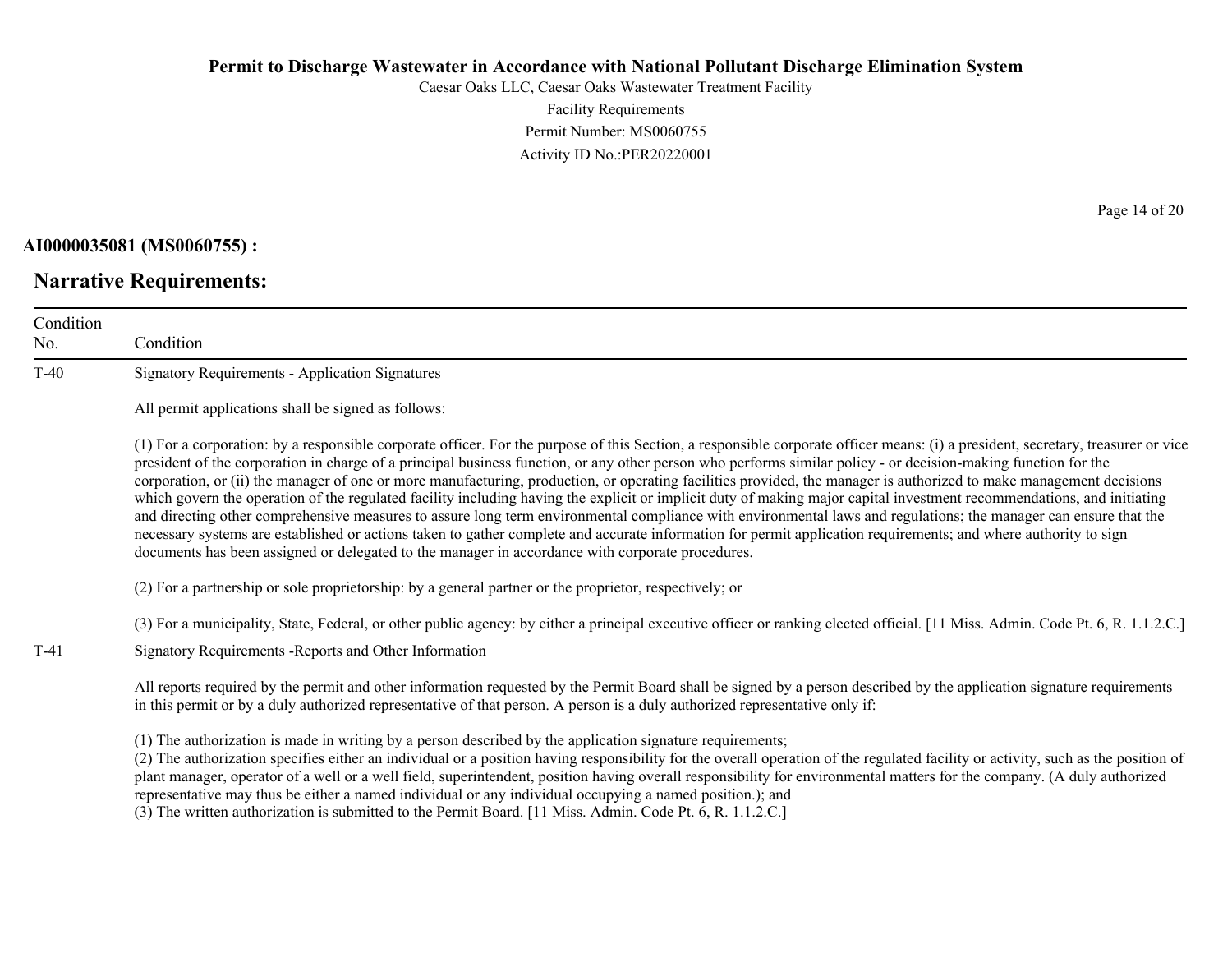Caesar Oaks LLC, Caesar Oaks Wastewater Treatment Facility Facility Requirements Permit Number: MS0060755 Activity ID No.:PER20220001

#### **AI0000035081 (MS0060755) :**

# **Narrative Requirements:**

Page 15 of 20

| Condition<br>No. | Condition                                                                                                                                                                                                                                                                                                                                                                                                                                                                                                                                                                                                                                                                                                                |
|------------------|--------------------------------------------------------------------------------------------------------------------------------------------------------------------------------------------------------------------------------------------------------------------------------------------------------------------------------------------------------------------------------------------------------------------------------------------------------------------------------------------------------------------------------------------------------------------------------------------------------------------------------------------------------------------------------------------------------------------------|
| $T-42$           | Signatory Requirements - Changes to Authorization                                                                                                                                                                                                                                                                                                                                                                                                                                                                                                                                                                                                                                                                        |
|                  | If an authorization under the signatory requirements of this permit is no longer accurate because a different individual or position has responsibility for the overall<br>operation of the facility, a new authorization satisfying the signatory requirements of this permit must be submitted to the Permit Board prior to or together with any<br>reports, information, or applications. [11 Miss. Admin. Code Pt. 6, R. 1.1.2.C.]                                                                                                                                                                                                                                                                                   |
| $T-43$           | <b>Signatory Requirements - Certification</b>                                                                                                                                                                                                                                                                                                                                                                                                                                                                                                                                                                                                                                                                            |
|                  | Any person signing a document under the signatory requirements stated in this permit shall make the following certification:                                                                                                                                                                                                                                                                                                                                                                                                                                                                                                                                                                                             |
|                  | "I certify under penalty of law that this document and all attachments were prepared under the direction or supervision in accordance with a system designed to assure<br>that qualified personnel properly gather and evaluate the information submitted. Based on my inquiry of the person or persons who manage the system, or those persons<br>directly responsible for gathering the information, the information submitted is, to the best of my knowledge and belief, true, accurate, and complete. I am aware that<br>there are significant penalties for submitting false information, including the possibility of fine and imprisonment for knowing violations." [11 Miss. Admin. Code Pt. 6,<br>R. 1.1.2.C.] |
| $T-44$           | Availability of Records<br>Except for information deemed to be confidential under the Mississippi Code Ann. 49-17-39 and 40 CFR 123.41, file information relating to this permit shall be made<br>available for public inspection and copying during normal business hours at the office of the Department of Environmental Quality in Jackson, Mississippi. Written<br>request must be provided in accordance with policies developed by the Commission and must state, specifically, records proposed for review, date proposed for review<br>and copying requirements. [11 Miss. Admin. Code Pt. 6, R. 1.1.3.E.]                                                                                                      |
| $T-45$           | Duty to Provide Information                                                                                                                                                                                                                                                                                                                                                                                                                                                                                                                                                                                                                                                                                              |
|                  | The permittee shall furnish to the Permit Board within a reasonable time any relevant information which the Permit Board may request to determine whether cause<br>exists for modifying, revoking and reissuing, or terminating the permit, or to determine compliance with the permit. The permittee shall also furnish to the Permit Board<br>upon request, copies of records required to be kept by the permit. [11 Miss. Admin. Code Pt. 6, R. 1.1.4.A(16).]                                                                                                                                                                                                                                                         |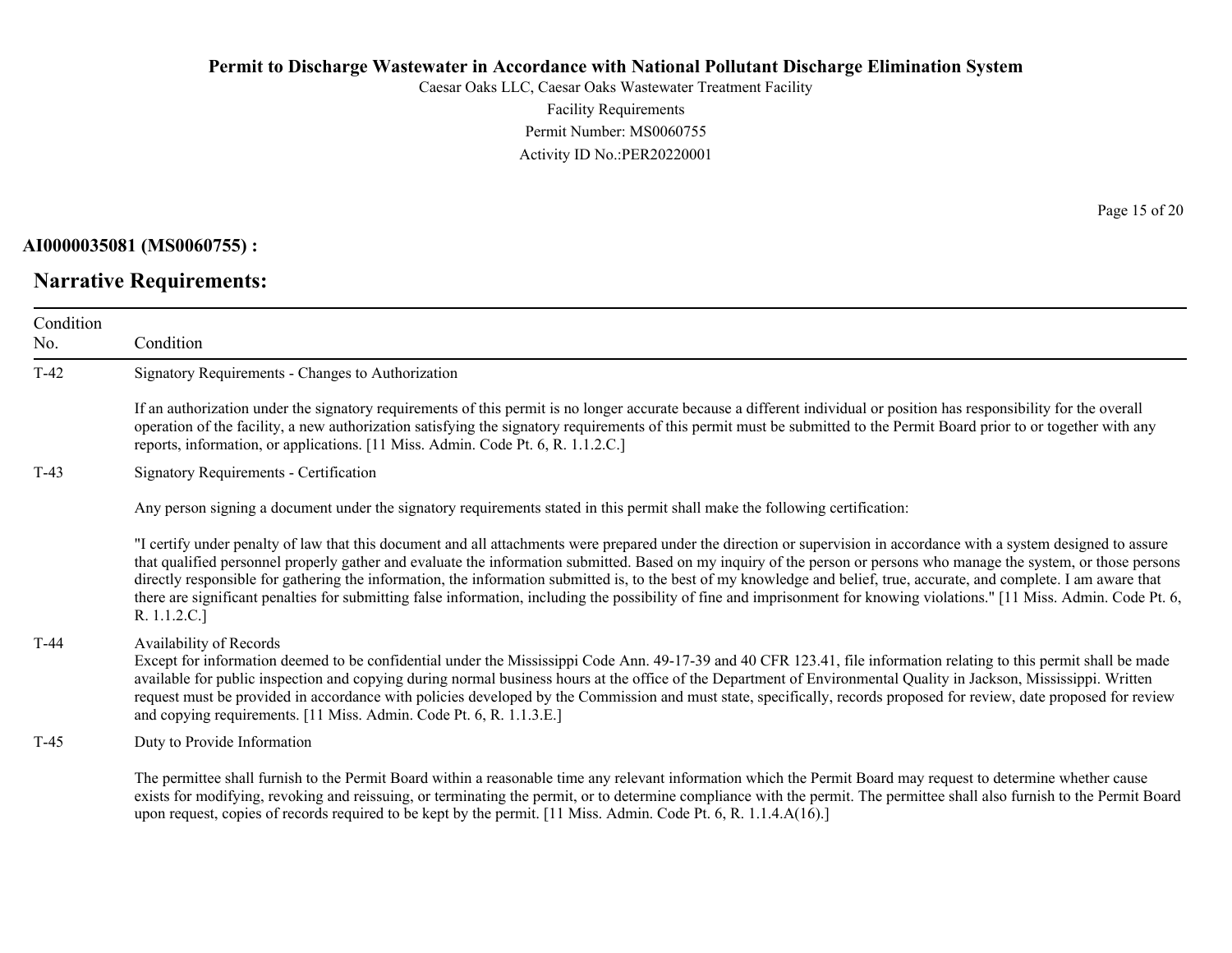Caesar Oaks LLC, Caesar Oaks Wastewater Treatment Facility Facility Requirements Permit Number: MS0060755 Activity ID No.:PER20220001

**AI0000035081 (MS0060755) :**

**Narrative Requirements:**

Page 16 of 20

| Condition<br>No. | Condition                                                                                                                                                                                                                                                                                                                                                                                                                                                                                                                                                                                                                                                                            |
|------------------|--------------------------------------------------------------------------------------------------------------------------------------------------------------------------------------------------------------------------------------------------------------------------------------------------------------------------------------------------------------------------------------------------------------------------------------------------------------------------------------------------------------------------------------------------------------------------------------------------------------------------------------------------------------------------------------|
| $T-46$           | <b>Toxic Pollutants</b>                                                                                                                                                                                                                                                                                                                                                                                                                                                                                                                                                                                                                                                              |
|                  | The permittee shall comply with any toxic effluent standard or prohibition (including any schedule of compliance specified in such effluent standard or prohibition)<br>established under Section 307(a) of the Federal Water Pollution Control Act. [11 Miss. Admin. Code Pt. 6, R. 1.1.4.A(26).]                                                                                                                                                                                                                                                                                                                                                                                   |
| $T-47$           | Toxic Pollutants Notification Requirements                                                                                                                                                                                                                                                                                                                                                                                                                                                                                                                                                                                                                                           |
|                  | The permittee shall comply with the applicable provisions of 40 CFR 122.42. [11 Miss. Admin. Code Pt. 6, R. 1.1.4.A(26).]                                                                                                                                                                                                                                                                                                                                                                                                                                                                                                                                                            |
| $T-48$           | Civil and Criminal Liability                                                                                                                                                                                                                                                                                                                                                                                                                                                                                                                                                                                                                                                         |
|                  | (1) Any person who violates a term, condition or schedule of compliance contained within this permit or the Mississippi Water Pollution Control Law is subject to the<br>actions defined by law.<br>(2) Except as provided in permit conditions on "Bypassing" and "Upsets", nothing in this permit shall be construed to relieve the permittee from civil or criminal<br>penalties for noncompliance.<br>(3) It shall not be the defense of the permittee in an enforcement action that it would have been necessary to halt or reduce the permitted activity in order to maintain<br>compliance with the conditions of this permit. [11 Miss. Admin. Code Pt. 6, R. 1.1.4.A(24).)] |
| $T-49$           | Oil and Hazardous Substance Liability                                                                                                                                                                                                                                                                                                                                                                                                                                                                                                                                                                                                                                                |
|                  | Nothing in this permit shall be construed to preclude the institution of any legal action or relieve the permittee from any responsibilities, liabilities, or penalties to which<br>the permittee is or may be subject to under Section 311 of the Federal Water Pollution Control Act and applicable provisions under Mississippi Law pertaining to<br>transportation, storage, treatment, or spillage of oil or hazardous substances. [11 Miss. Admin. Code Pt. 6, R. 1.1.4.A(23).]                                                                                                                                                                                                |
| $T-50$           | Property Rights                                                                                                                                                                                                                                                                                                                                                                                                                                                                                                                                                                                                                                                                      |
|                  | The issuance of this permit does not convey any property rights in either real or personal property, or any exclusive privileges, nor does it authorize any injury to private<br>property or any invasion of personal rights, nor any infringement of Federal, State, or local laws or regulations. [11 Miss. Admin. Code Pt. 6, R. 1.1.5.<br><b>DI</b>                                                                                                                                                                                                                                                                                                                              |

E.]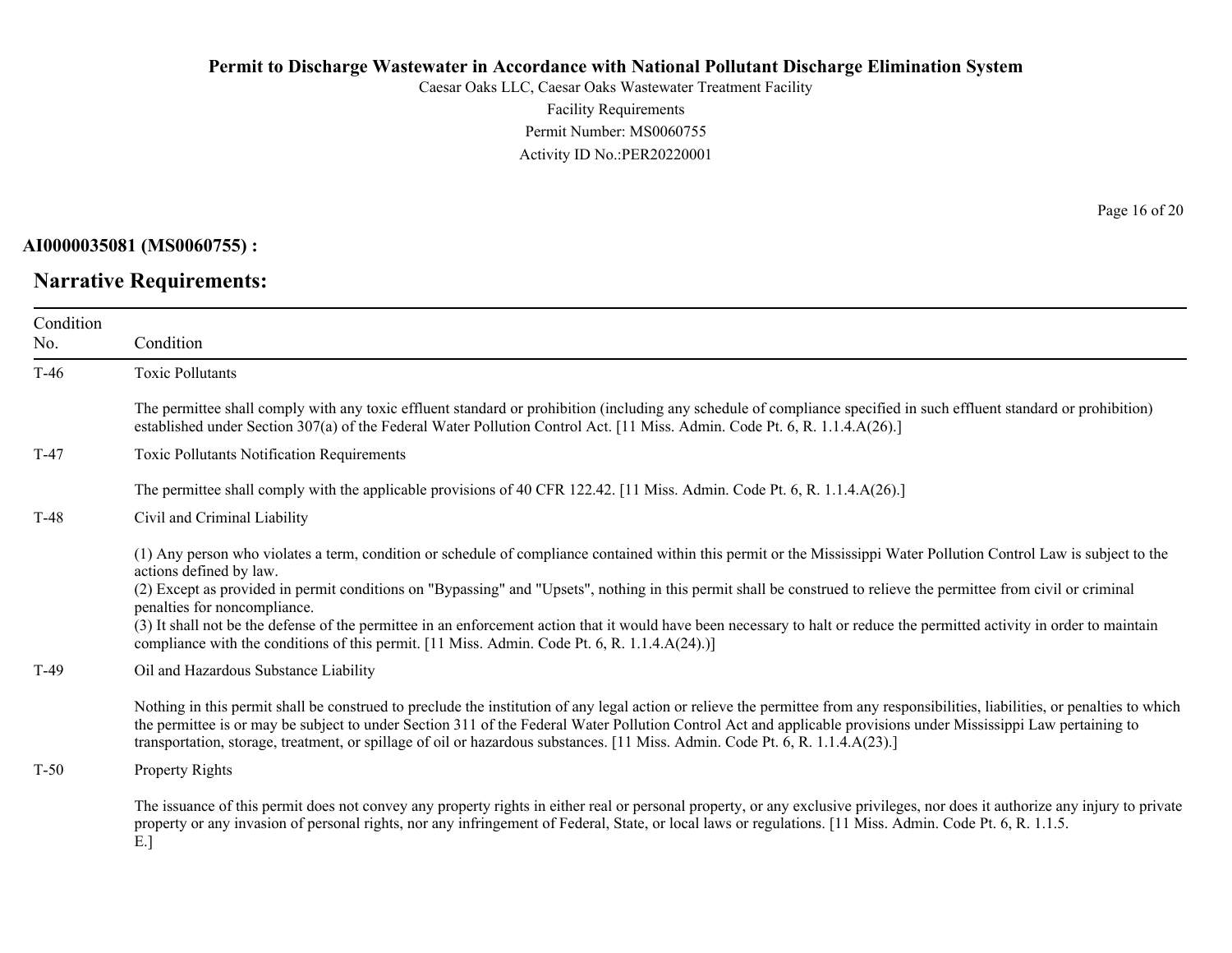Caesar Oaks LLC, Caesar Oaks Wastewater Treatment Facility Facility Requirements Permit Number: MS0060755 Activity ID No.:PER20220001

**AI0000035081 (MS0060755) :**

**Narrative Requirements:**

Condition No. Condition T-51 Severability The provisions of this permit are severable. If any provision of this permit, or the application of any provision of this permit to any circumstances, is challenged or held invalid, the validity of the remaining permit provisions and/or portions thereof or their application to other persons or sets of circumstances, shall not be affected thereby. [11 Miss. Admin. Code Pt. 6, R. 1.1.4.A(25).] T-52 Protection of Confidential Information (1) Pursuant to Miss. Code Ann. ' 49-17-39 and 40 CFR 123.41, the Permit Board shall make available to the public all information contained on any form and all public comments on such information. Effluent data and information concerning air or water quality shall also be made available to the public. Information that is determined by the Commission to be trade secrets shall not be disclosed to the public without prior consent of the source of such information. When a claim of confidentiality is made by a person in accordance with the provisions of Miss. Code Ann. ' 49-17-39, a recommendation on the questions of confidentiality shall be made by the Commission and forwarded to the Regional Administrator (or his/her designee) of EPA for his concurrence in such determination of confidentiality. [11 Miss. Admin. Code Pt. 6, R. 1.1.3.F.] T-53 Protection of Confidential Information- continued

(2) A copy of a State, UIC, or NPDES permit application, public notice, fact sheet, draft permit and other forms relating thereto, including written public comment and other reports, files and information relating to the application not classified as confidential information by the Commission pursuant to part (1) of this requirement, shall be available for public inspection and copying during normal business hours at the office of the Department in Jackson, Mississippi. [11 Miss. Admin. Code Pt. 6, R. 1.1.3.F.]

Page 17 of 20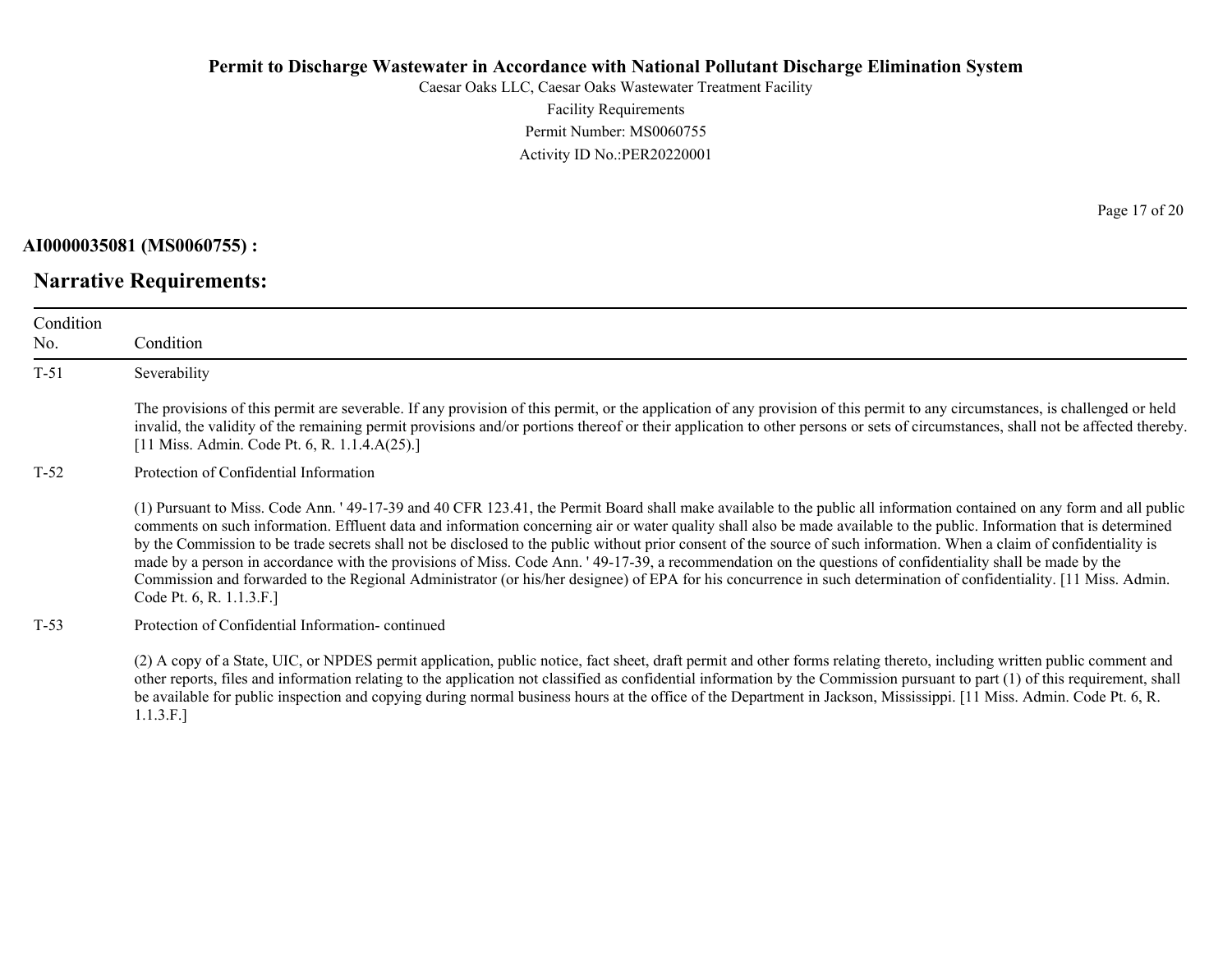Caesar Oaks LLC, Caesar Oaks Wastewater Treatment Facility Facility Requirements Permit Number: MS0060755 Activity ID No.:PER20220001

**AI0000035081 (MS0060755) :**

No.

**Narrative Requirements:**

Condition Condition T-54 Protection of Confidential Information- continued (3) Upon determination by the Commission that information submitted by a permit applicant is entitled to protection against disclosure as trade secrets, the information shall be so labeled and otherwise handled as confidential. Copies of the information and a notice of the Commission's action shall be forwarded to the Regional Administrator (or his/her designee). In making its determination of entitlement to protection as a trade secret, the Commission shall follow the procedure set forth in Miss. Code Ann. ' 49-17-39. In the event the Commission denies the claim of confidentiality, the applicant shall have, upon notification thereof, the right to appeal the Commission's determination in the same manner provided for other orders of the Commission. No disclosure, except to EPA, shall be allowed until any appeal from the determination of the Commission is completed. [11 Miss. Admin. Code Pt. 6, R. 1.1.3.F.] T-55 Spill Prevention and Best Management Plans Any permittee which has above ground bulk storage capacity, of more than 1320 gallons or any single container with a capacity greater than 660 gallons, of materials and/or liquids (including but not limited to, all raw, finished and/or waste material) with chronic or acute potential for pollution impact on waters of the State and not subject to Mississippi Hazardous Waste Management Regulations or 40 CFR 112 (Oil Pollution Prevention) regulations shall provide secondary containment as found in 40 CFR 112 or equivalent protective measures such as trenches or waterways which would conduct any tank releases to a permitted treatment system or sufficient equalization or treatment capacity needed to prevent chronic/acute pollution impact. [11 Miss. Admin. Code Pt. 6, R. 1.1.4.A(12)(a).] T-56 Reopener Clause This permit shall be modified, or alternately, revoked and reissued, to comply with any applicable effluent standard, limitation or storm water regulation issued or approved under Section  $301(b)(2)(C)$ , and  $(D)$ ,  $304(b)(2)$ ,  $307(a)(2)$  and  $402(p)$  of the Federal Water Pollution Control Act if the effluent standard, limitation or regulation so issued or approved: 1. Contains different conditions or is otherwise more stringent than any effluent limitation in the permit; or 2. Controls any pollutant not limited in the permit. 3. This permit shall be modified to reflect any additional or otherwise more stringent limitations and additional monitoring as determined to be necessary by the results of a Completed TMDL. [11 Miss. Admin. Code Pt. 6, R. 1.1.4.F(1).]

Page 18 of 20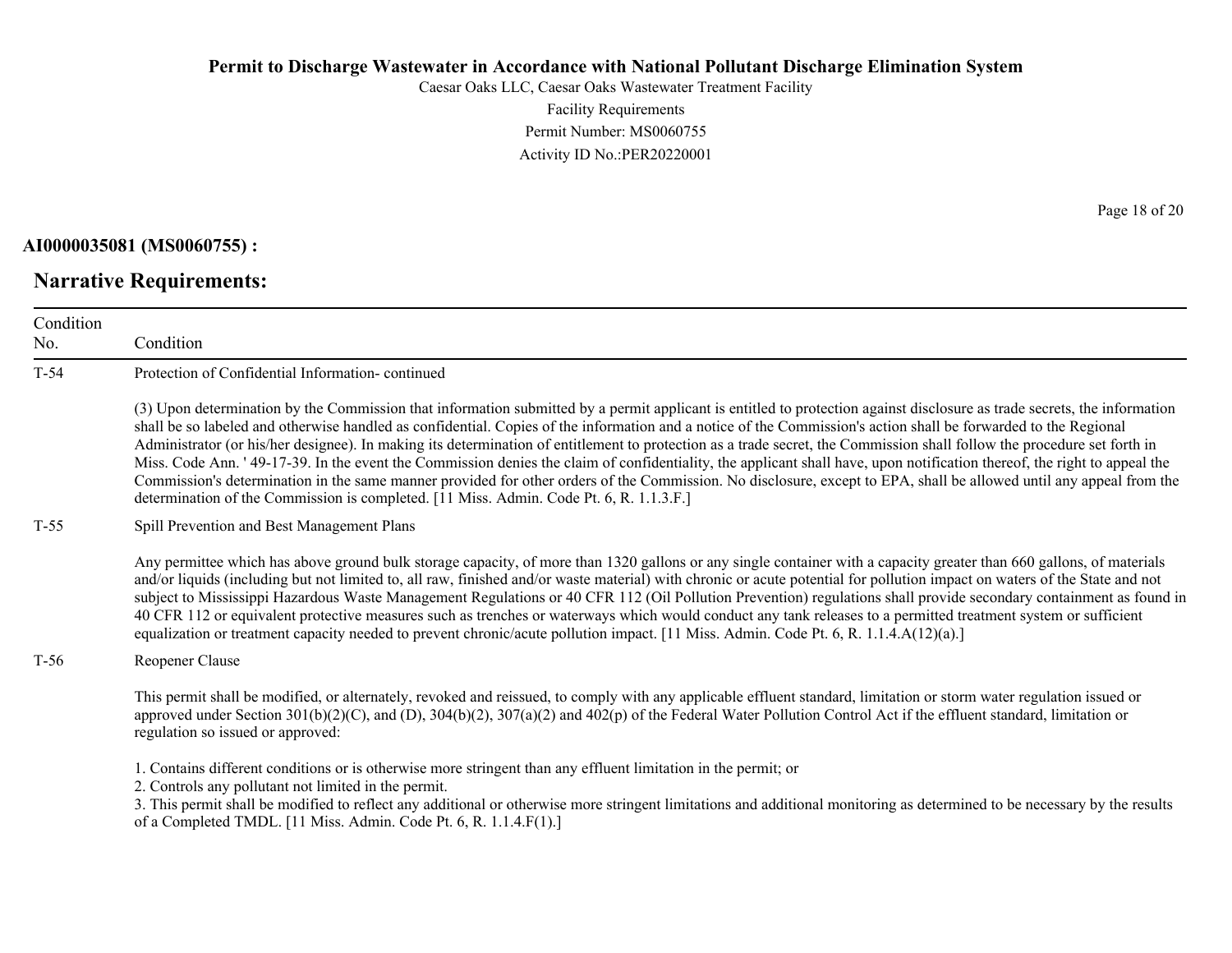Caesar Oaks LLC, Caesar Oaks Wastewater Treatment Facility Facility Requirements Permit Number: MS0060755 Activity ID No.:PER20220001

**AI0000035081 (MS0060755) :**

**Narrative Requirements:**

Condition No. Condition T-57 Closure Requirements Should the permittee decide to permanently close and abandon the premises upon which it operates, it shall provide a Closure Plan to the Permit Board no later than 90 days prior to doing so. This Closure Plan shall address how and when all manufactured products, by-products, raw materials, stored chemicals, and solid and liquid waste and residues will be removed from the premises or permanently disposed of on site such that no potential environmental hazard to the waters of the State will be presented. Closure plan(s) submitted to and approved by Mississippi Department of Environmental Quality for compliance with other environmental regulations will satisfy the closure requirements for those items specifically addressed in the closure plan(s) as long as the closure does not present a potential for environmental hazard to waters of the State. [11 Miss. Admin. Code Pt. 6, R. 1.1.4.A(11).]

T-58 Permit Actions

The permit may be modified, revoked and reissued, or terminated for cause. The filing of a request by the permittee for a permit modification, revocation and reissuance, or termination, or a modification of planned changes or anticipated noncompliance, does not stay any permit condition. [11 Miss. Admin. Code Pt. 6, R. 1.1.5.C(5).]

Page 19 of 20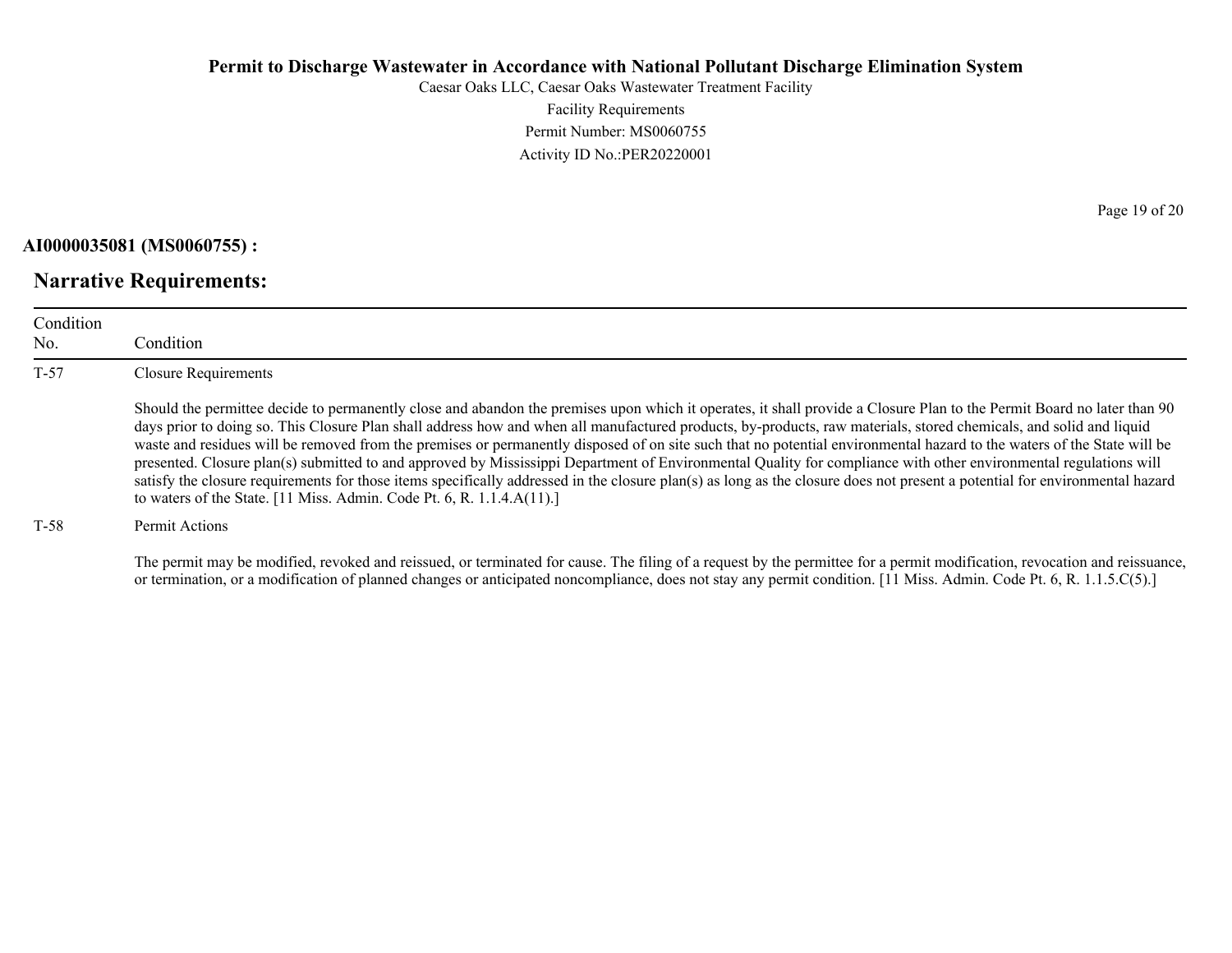Caesar Oaks LLC, Caesar Oaks Wastewater Treatment Facility Facility Requirements Permit Number: MS0060755 Activity ID No.:PER20220001

#### **RPNT0000000001 (MS0060755-001) Outfall 001 (Domestic Wastewater):**

### **Submittal/Action Requirements:**

| Condition<br>No. | condition.                                                                                                                                                                                     |
|------------------|------------------------------------------------------------------------------------------------------------------------------------------------------------------------------------------------|
| $S-1$            | The Permittee shall submit analytical results on an annual Discharge Monitoring Report (DMR): Due annually by the 28th of January. [11 Miss. Admin. Code Pt. 6, Ch.<br>1, Subch. 1. IV.A(15)c] |

Page 20 of 20